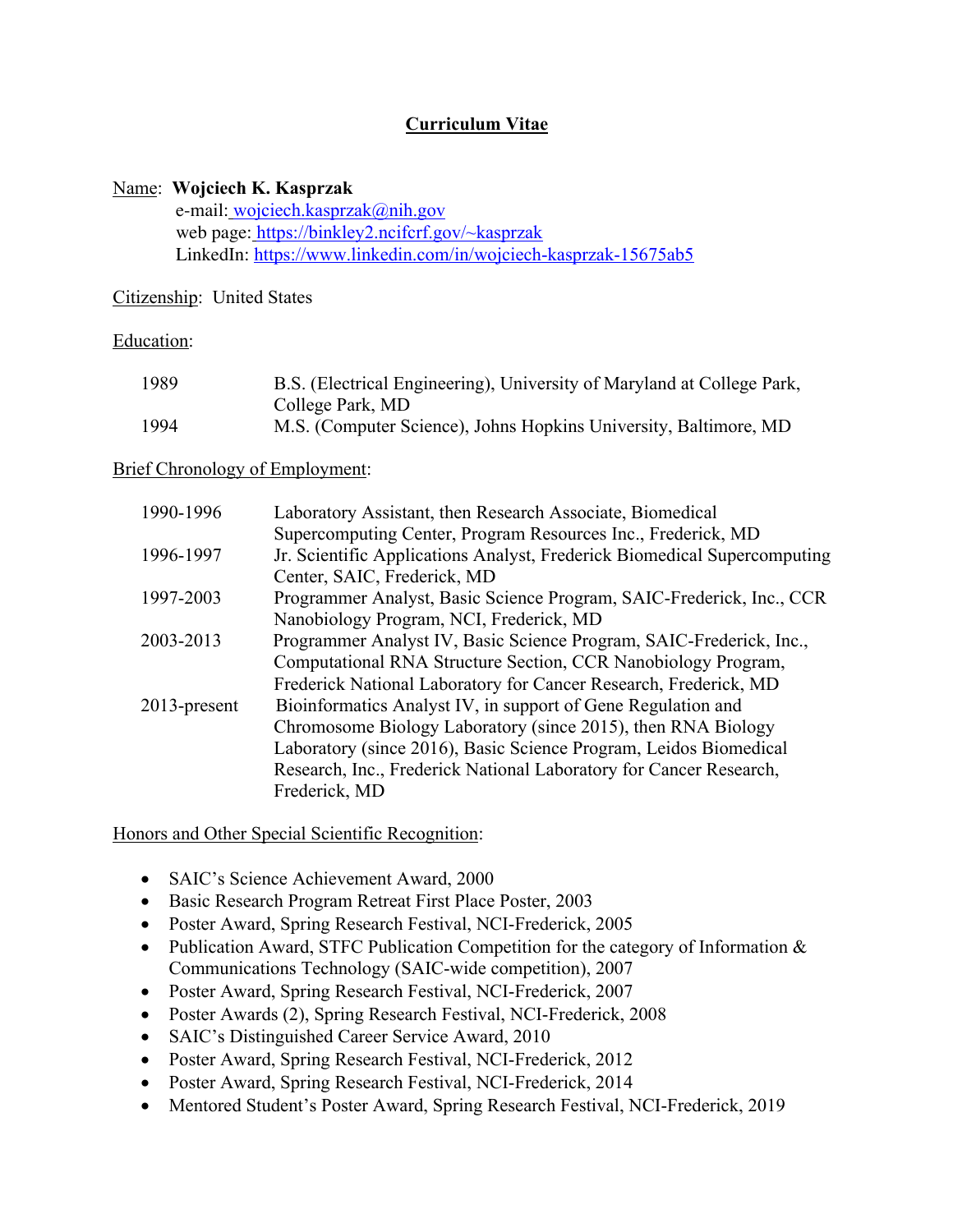Skills:

• **Scientific Software:**

**Molecular dynamics** packages: Amber, NAMD, Tinker; coarse-grained elastic network modelling (iFoldRNA, ANM MAVENs, MOSAICS); Advanced use of **3D RNA structure prediction** programs (RNAComposer, SimRNA, Vfold 2D/3D, MC-Sym pipeline) and Automated **structure analysis tools** (such as Amber tools, 3DNA-DSSR, FR3D, Curves, RNApdbee, MolProbity, ERRASER), familiarity with protein structure prediction and dynamics; **ligand docking** programs: AutoDock family (Vina/Vinardo, Smina), and rDock; familiar with MolSoft ICM and Schrodinger packages; **3D modeling, analysis and visualization** software: UCSF Chimera, PyMOL, VMD, Accelrys Discovery Studio, RasMol, RNA2D3D; **RNA nanostructure design and modeling** software: NanoTiler, RNA2D3D, own custom scripts and programs in PyMOL/Python, HyperFold); **RNA/DNA secondary structure prediction** tools, such as MPGAfold - Genetic Algorithm, Mfold/RNAstructure/RNAfold family of dynamic programming algorithms, contraFOLD, NUPACK, as well as other RNA/DNA secondary structure and tertiary interactions prediction programs, such as IPknot, pkiss, KineFold, NanoFolder/HyperFold, CyloFold; **Sequence search and alignment** tools: BLAST, Clustal, Bowtie, fastqc sequence alignment and analysis tools, RNAmot/RNA Motif sequence and structure alignment.

**Other tools**: own StructureLab 2D/3D RNA/DNA structure prediction analysis package, 2D structure visualization programs (such as own RiboSketch and RNA2Drawer, and many others), GCG package, SigmaPlot, Prism, (xm)grace, gnuplot.

- **Databases:** Relational (MySQL), document-oriented NoSQL (MongoDB), objectoriented (AllegroStore)
- **Programming Languages:** Lisp, Python (and Python PyMOL/Chimera APIs), C++, C, Fortran, Pascal, Basic, Unix shell scripting and tools, HTML/PHP
- **Operating Systems:** Linux/Unix, (including installation, configuration and administration of Virtual Machines in Oracle's VirtualBox), macOS, MS Windows
- **Platforms:** Linux workstations (Ubuntu, CentOS/Red Hat), Linux clusters MIMD/GPU, Apple

# Research Interests:

- RNA-based computational nanostructure design and characterization
- Three-dimensional modeling, molecular dynamics simulation and analysis
- Docking of small ligands to nucleic acids targets
- Structure prediction analysis software development
- Multi-conformational secondary structure systems
- RNA structure prediction and structure-function connection
- Integration of computational tools into functional pipelines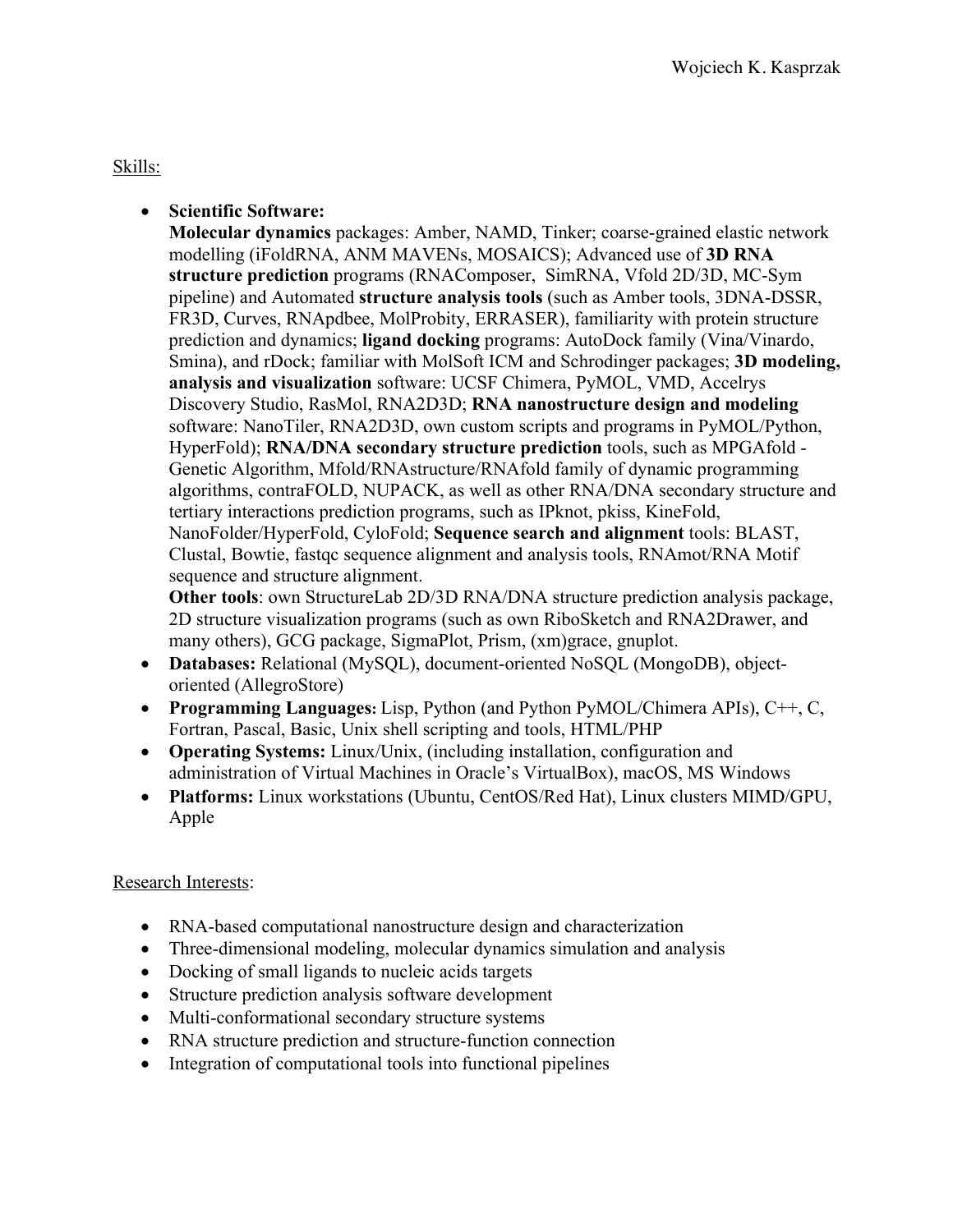## Key Accomplishments:

- I am a co-inventor on two US patents (and one pending)
- I have co-authored 50 scientific publications, including high-impact papers in Nature and PNAS, and nine book chapters
- I have given 36 oral presentations, including five talks at the Annual Biophysical Society Meetings and a talk at the Gordon Research Conference on RNA Nanotechnology
- I have presented over 60 posters at various professional meetings
- I have written and co-developed multiple pieces of software available to the community at large for downloads

## Patents:

- 1. Shapiro BA, Yingling Y, Bindewald E, Kasprzak W, Jaeger L, Severcan I, Geary C, Afonin KA. RNA Nanoparticles and Methods of Use. US Patent No. 2010148085.
- 2. Shapiro BA, Yingling Y, Bindewald E, Kasprzak W, Jaeger L, Severcan I, Geary C, Afonin KA. RNA Nanoparticles and Nanotubes. US Patent No. 20120263648.
- 3. Shapiro BA, Afonin KA, Bindewald E, Viard M, Kasprzak W, Dobrovolskaia M, Halman JR. Functionally-interdependent shape switching nucleic acid anticubes and other nanoparticles. U.S. Patient Application No. 62/480,899 filed April 3, 2017 *(pending)*

# BIBLIOGRAPHY

## Published:

- 1. Shapiro BA, Chen J, Busse T, Navetta J, Kasprzak W, and Maizel JV: Optimization and performance analysis of a massively parallel dynamic programming algorithm for RNA secondary structure prediction. The International Journal of Supercomputer Applications 9(1): 29-39, 1995.
- 2. Shapiro BA and Kasprzak W: STRUCTURELAB: A heterogeneous bioinformatics system for RNA structure analysis. J. Mol. Graphics 14: 194-205, 1996.
- 3. Kasprzak W and Shapiro BA: Stem Trace: An interactive visual tool for comparative RNA structure analysis. Bioinformatics 15(1): 16-31, 1999.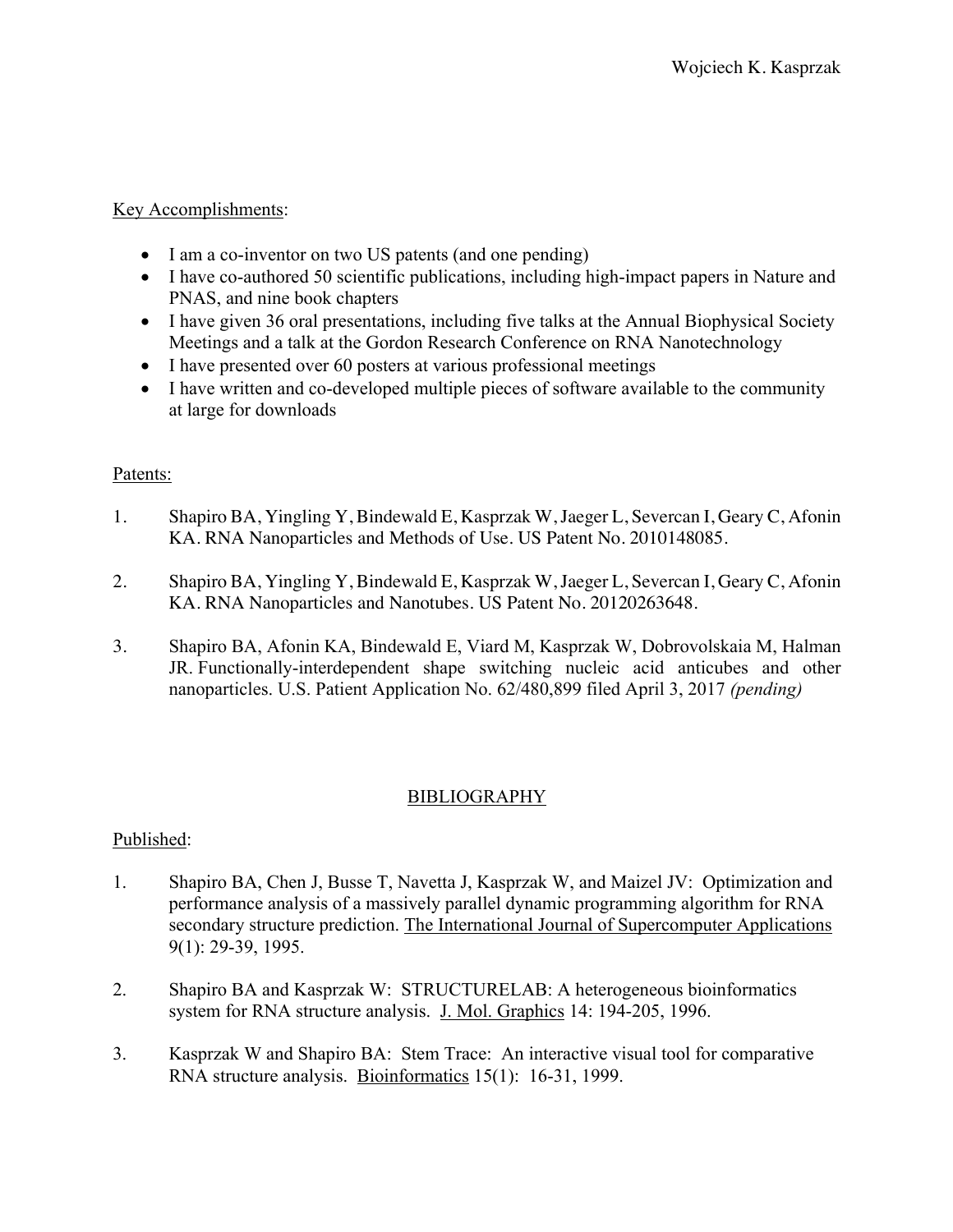- 4. Shapiro BA, Bengali D, Kasprzak W, and Wu JC: Computational insights into RNA folding pathways: Getting from here to there. Proceedings of the Atlantic Symposium on Computational Biology, Genome Information Systems and Technology, March 15-17, 2001, pp. 10-13.
- 5. Shapiro BA, Bengali D, Kasprzak W, and Wu JC: RNA folding pathway function intermediates: Their prediction and analysis. J. Mol. Biol. 312(1): 27-44, 2001.
- 6. Atha DH, Kasprzak W, and Shapiro BA: Prediction of DNA single strand. Conformational polymorphism (SSCP): Analysis by capillary electrophoresis and computerized DNA modeling. Nucleic Acids Res. 29(22): 4643-4653, 2001.
- 7. Kasprzak W and Shapiro BA: Structural dependencies of the HIV-1 dimer initiation site as determined by the massively parallel genetic algorithm. Proceedings of the International Conference on Mathematics and Engineering Techniques in Medicine and Biological Sciences. CSREA Press, 2002, pp. 48-54.
- 8. Shapiro BA and Kasprzak W: Visual data mining of RNA secondary structure and folding pathways as determined by the massively parallel genetic algorithm. Proceedings of the 36th Symposium on the Interface 2004: Computational Biology and Bioinformatics, Baltimore, MD, May 2004.
- 9. Kasprzak W, Bindewald E, and Shapiro BA: Structural polymorphism of the HIV-1 leader region explored by computational methods. Nucleic Acids Res. 33(22): 7151- 7163, 2005.
- 10. Gee AH, Kasprzak W, and Shapiro BA: Structural differentiation of the HIV-1 poly(A) signal. J. Biomol. Stuct. Dyn. 23(4): 417-428, 2005.
- 11. Linnstaedt SD, Kasprzak W K., Shapiro BA, and Casey JL: The role of RNA secondary structure heterogeneity in hepatitis delta virus genotype III RNA editing. RNA 12(8): 1521-1533, 2006.
- 12. Seko Y, Cole S, Kasprzak W, Shapiro BA, and Ragheb JA: The role of cytokine mRNA stability in the pathogenesis of autoimmune disease. Autoimmunity Rev. 5(5): 299-305, 2006.
- 13. Shapiro BA, Kasprzak W, Grunewald C, and Aman J: Graphical exploratory data analysis of RNA secondary structure dynamics predicted by the massively parallel genetic algorithm. J. Mol. Graph. Model. 25(4): 514-531, 2006.
- 14. Shapiro BA, Yingling YG, Kasprzak W, and Bindewald E: Bridging the gap in RNA structure prediction. Curr. Opin. Struct. Biol. 17(2): 157-165, 2007.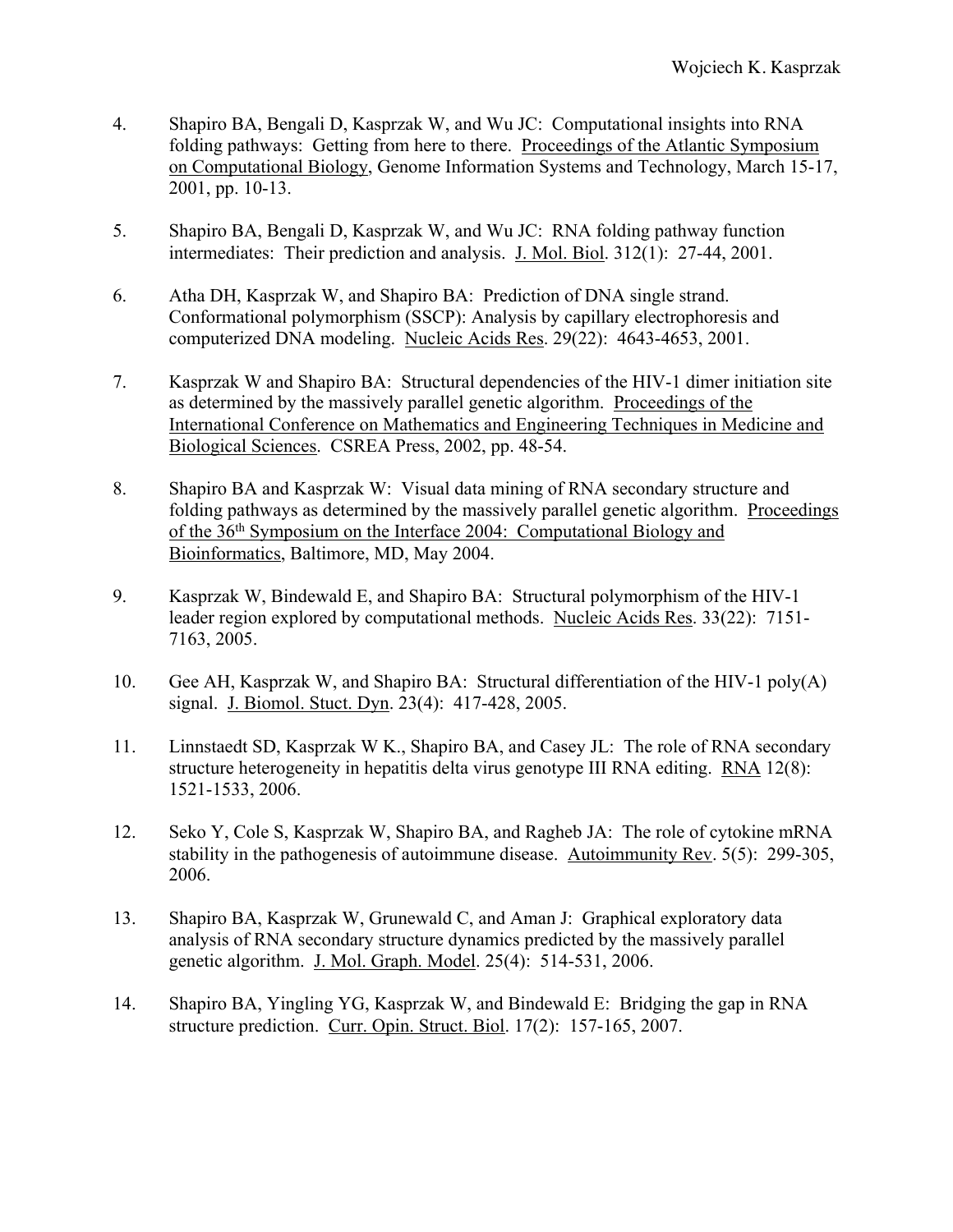- 15. Bindewald E, Hayes R, Yingling YG, Kasprzak W, and Shapiro BA: RNA Junction: A database of RNA junctions and kissing loops for three-dimensional structural analysis and nanodesign. Nucleic Acids Res. 36 (Database Issue): D392-D397, 2008.
- 16. McCormack JC, Yuan X, Yingling YG, Kasprzak W, Zamora RE, Shapiro BA, and Simon AE: Structural domains within the 3' UTR of Turnip Crinkle Virus. J. Virol. 82(17): 8706-8720, 2008.
- 17. Shapiro BA, Bindewald E, Kasprzak W, Yingling Y: Protocols for in silico design of RNA nanostructures. Methods Mol Biol. 474:93-115, 2008.
- 18. Linnstaedt SD, Kasprzak WK, Shapiro BA, and Casey JL: The fraction of RNA that folds into the correct branched secondary structure determines hepatitis delta virus RNA editing levels. RNA 15(6): 1177-1187, 2009.
- 19. Shiao Y-H, Lupascu ST, Gu YD, Kasprzak W, Hwang CJ, Fields JR, Leighty RM, Quifiones O, Shapiro BA, Alvord WG, and Anderson LM: An intergenic non-coding rRNA correlated with expression of the rRNA and frequency of an rRNA single nucleotide polymorphism in lung cancer cells. PLoS One 4(10): e7505 1-11, 2009.
- 20. Zuo X, Wang J, Yu P, Eyler D, Xu H, Starich MR, Tiede DM, Simon AE, Kasprzak W, Schwieters CD, Shapiro BA, and Wang Y-X: Solution structure of the cap-independent translational enhancer and ribosome binding element in the 3' UTR of Turnip Crinkle virus. Proc. Natl. Acad. Sci U.S.A. 107(4): 1385-1390, 2010.
- 21. Kasprzak W, Bindewald E, Kim T, Jaeger L, and Shapiro BA: Use of RNA structure flexibility data in nanostructure modeling. Methods 54(2): 239-250, 2011.
- 22. Manzano M, Reichert ED, Polo S, Falgout B, Kasprzak W, Shapiro BA, and Padmanabhan R: Identification of *cis*-acting elements in the 3'-untranslated region of the dengue virus type 2 RNA that modulate translation and replication. J. Biol. Chem. 286(25): 22521-22534, 2011.
- 23. Gao F, Kasprzak W, Stupina V, Shapiro BA, and Simon AE: A ribosome-binding, 3' translational enhancer has a T-shaped structure and engages in a long-distance RNA: RNA interaction. J. Virol. 86(18): 9828-9842, 2012.
- 24. Gao F, Gulay SP, Kasprzak W, Dinman JD, Shapiro BA, and Simon AE: The kissingloop T-shaped structure translational enhancer of Pea enation mosaic virus can bind simultaneously to ribosomes and a 5' proximal hairpin. J. Virol. 87(22)11987-12002, 2013.
- 25. Kasprzak WK, Shapiro BA: MPGAfold in dengue secondary structure prediction. Methods Mol Biol. 1138:199-224, 2014.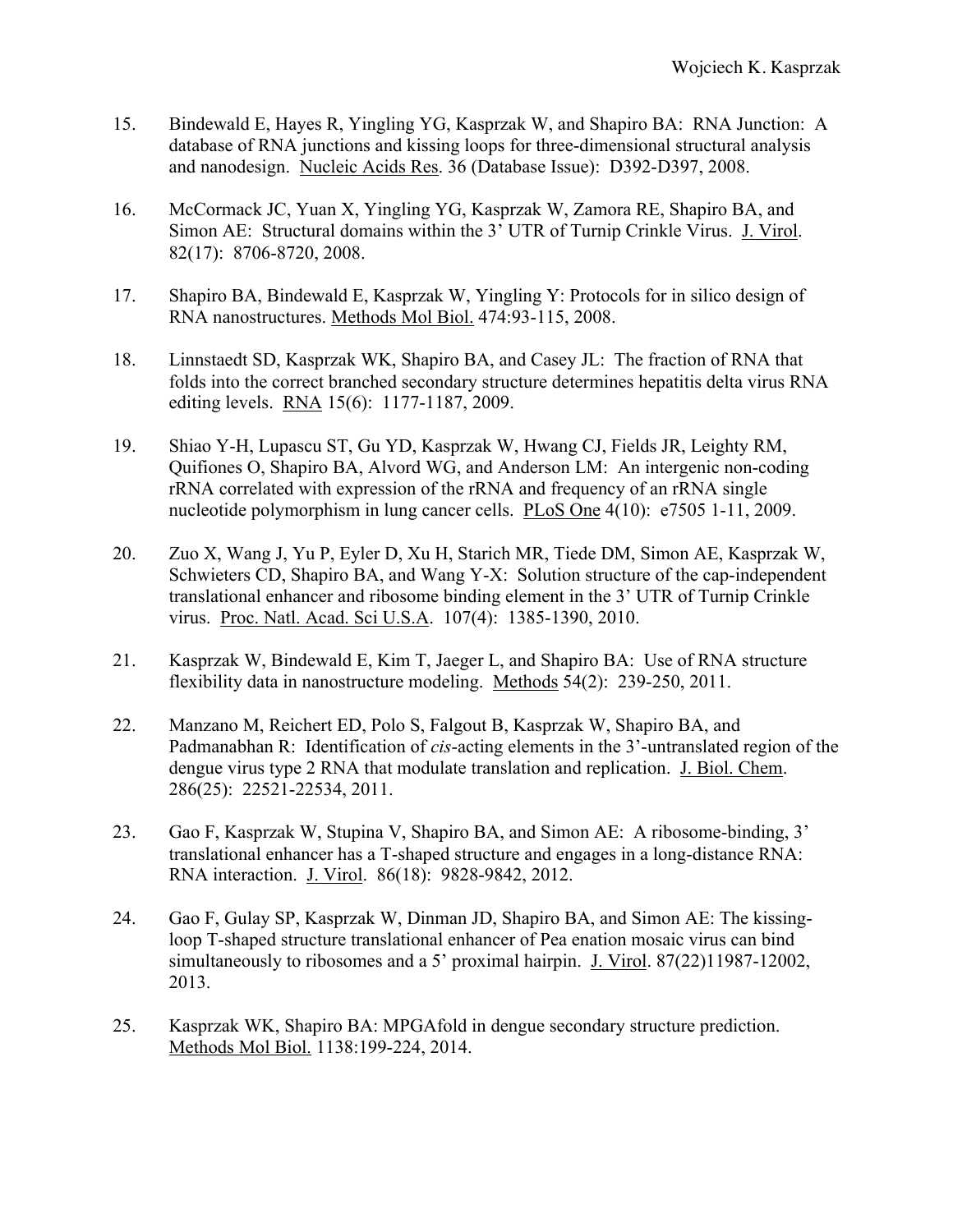- 26. Afonin KA, Desai R, Viard M, Kireeva M, Bindewald E, Case CL, Maciag AE, Kasprzak WK, Kim T, Sappe A, Stepler M, KewalRamani VN, Kashlev M, Blumenthal R, and Shapiro BA: Co-transcriptional production of RNA-DNA hybrids for simultaneous release of multiple split functionalities. Nucleic Acids Res. 42(3):2085-2097, 2014.
- 27. Tamim S, Vo DT, Uren PJ, Qiao M, Bindewald E, Kasprzak WK, Shapiro BA, Nakaya HI, Burns SC, Araujo PR, Nakano I, Radek AJ, Kuersten S, Smith AD, and Penalva LO: Genomic analyses reveal broad impact of miR-137 on genes associated with malignant transformation and neuronal differentiation in glioblastoma cells. PloS One 9(1):e85591, 2014.
- 28. Afonin KA, Kasprzak W, Bindewald E, Puppala PS, Diehl AR, Hall KT, Kim T, Zimmermann MT, Jernigan RL, and Shapiro BA: Computational and Experimental Characterization of RNA Cubic Nanoscaffolds. Methods 67(2):256-266, 2014. (first coauthor)
- 29. Afonin KA, Kasprzak WK, Bindewald E, Kireeva M, Viard M, Kashlev M, and Shapiro BA: In Silico Design and Enzymatic Synthesis of Functional RNA Nanoparticles. Acc. Chem. Res. 47(6):1731-1741, 2014.
- 30. Belew AT, Meskauskas A, Musalgaonkar S, Vivek AM, Sulima SO, Kasprzak WK, ShapiroBA, and Dinman JD: Ribosomal frameshifting in the CCR5 mRNA: regulation by miRNAs and NMD. Nature. 512(7514):265-269, 2014.
- 31. Gao F, Kasprzak WK, SzarkoC, ShapiroBA, and Simon AE: The 3' UTR of Pea enation mosaic virus contains two T-Shaped, ribosome-binding cap-independent translation enhancers. J. Virol. 88(20):11696-11712, 2014.
- 32. Afonin KA, Viard M, Koyfman AY, Martins AN, Kasprzak WK, Panigaj M, Desai R, Santhanam A, Grabow WW, Jaeger L, Heldman E, Reiser J, Chiu W, Freed EO, Shapiro BA: Multifunctional RNA nanoparticles. Nano Lett. 14(10):5662-5671, 2014.
- 33. Afonin KA, Viard M, Kagiampakis I, Case CL, Hofmann J, Vrzak A, Kireeva M, Kasprzak WK, Kewalramani VN, and Shapiro BA: Triggering RNA interference with RNA-RNA, RNA-DNA and DNA-RNA nanoparticles. ACS Nano. 9(1):251-259, 2015.
- 34. Salton M, Kasprzak WK, Voss T, Shapiro BA, Poulikakos PI, Misteli T: Inhibition of vemurafenib-resistant melanoma by interference with pre-mRNA splicing. Nat Commun. 6:7103, 2015.
- 35. Gupta K, Afonin KA, Viard M, Herrero V, Kasprzak W, Kagiampakis I, Kim T, Koyfman AY, Puri A, Stepler M, Sappe A, KewalRamani VN, Grinberg S, Linder C, Heldman E, Blumenthal R, Shapiro BA: Bolaamphiphiles as carriers for siRNA delivery: From chemical syntheses to practical applications. J. Control. Release. 213:142-151, 2015.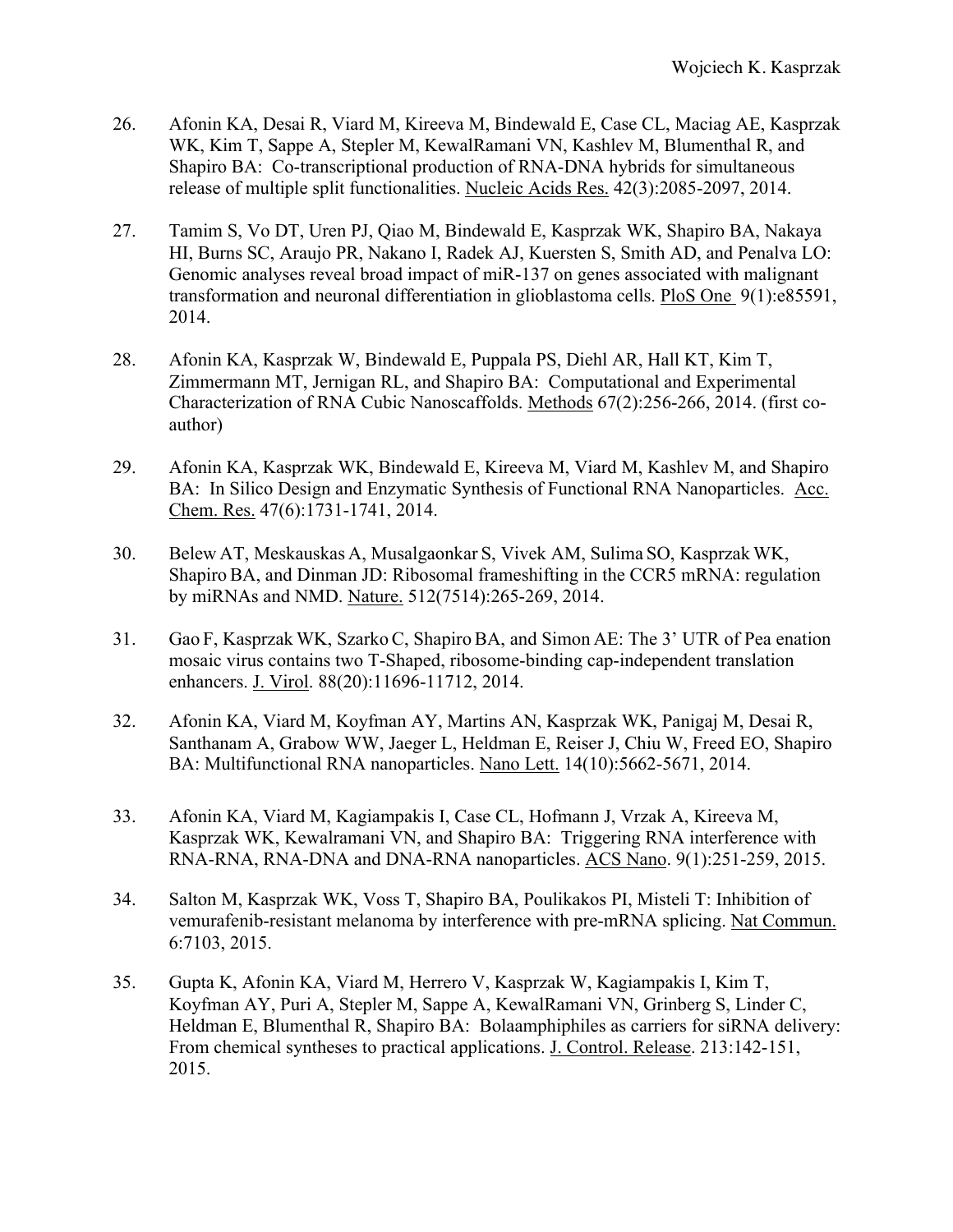- 36. Dao BN, Viard M, Martins AN, Kasprzak WK, Shapiro BA, Afonin KA: Triggering RNAi with multifunctional RNA nanoparticles and their delivery. DNA and RNA Nanotech. 2:1-12, 2015.
- 37. Parlea L, Puri A, Kasprzak W, Bindewald E, Zakrevsky P, Satterwhite E, Joseph K, Afonin KA, Shapiro BA: Cellular Delivery of RNA Nanoparticles. ACS Comb Sci. 18(9):527-547, 2016.
- 38. Halman JR, Satterwhite E, Roark B, Chandler M, Viard M, Ivanina A, Bindewald E, Kasprzak WK, Panigaj M, Bui MN, Lu JS, Miller J, Khisamutdinov EF, Shapiro BA, Dobrovolskaia MA, Afonin KA. Functionally-interdependent shape-switching nanoparticles with controllable properties. Nucleic Acids Res. 45(4):2210-2220, 2017.
- 39. Le MT, Kasprzak WK, Kim T, Gao F, Young MY, Yuan X, Shapiro BA, Seog J, Simon AE. Folding behavior of a T-shaped, ribosome-binding translation enhancer implicated in a wide-spread conformational switch. eLife. 6: e22883, 2017. (first co-author)
- 40. Le MT, Kasprzak WK, Shapiro BA, Simon AE: Combined single molecule experimental and computational approaches for understanding the unfolding pathway of a viral translation enhancer that participates in a conformational switch. RNA Biol. 14(11):1466-1472, 2017.
- 41. Kim T, Kasprzak WK, Shapiro BA: Protocols for Molecular Dynamics Simulations of RNA Nanostructures. Methods Mol Biol. 1632:33-64, 2017.
- 42. Sharan R, Bindewald E, Kasprzak WK, Shapiro B: Computational Generation of RNA Nanorings. Methods Mol Biol. 1632:19-32, 2017.
- 43. Sajja S, Chandler M, Fedorov D, Kasprzak WK, Lushnikov A, Viard M, Shah A, Dang D, Dahl J, Worku B, Dobrovolskaia MA, Krasnoslobodtsev A, Shapiro BA, Afonin KA: Dynamic Behavior of RNA Nanoparticles Analyzed by AFM on a Mica/Air Interface. Langmuir, 34(49):15099-15108.
- 44. Lu JS, Bindewald E, Kasprzak WK, Shapiro BA: RiboSketch: Versatile Visualization of Multi-stranded RNA and DNA Secondary Structure. Bioinformatics. 34(24):4297-4299, 2018.
- 45. Bindewald W, Dai L, Kasprzak WK, Kim T, Gu S, Shapiro BA: RNA-protein Interactions Prevent Long RNA Duplex Formation: Implications for the Design of RNA-Based Therapeutics. Molecules. 23(12): E3329, 2018.
- 46. Bofill-De Ros X, Kasprzak WK, Bhandari Y, Fan L, Cavanaugh Q, Jiang M, Dai L, Yang A, Shao TJ, ShapiroBA, Wang YX, Gu S: Structural Differences between Pri-miRNA Paralogs Promote Alternative Drosha Cleavage and Expand Target Repertoires. Cell Rep. 26(2):447-459, 2019.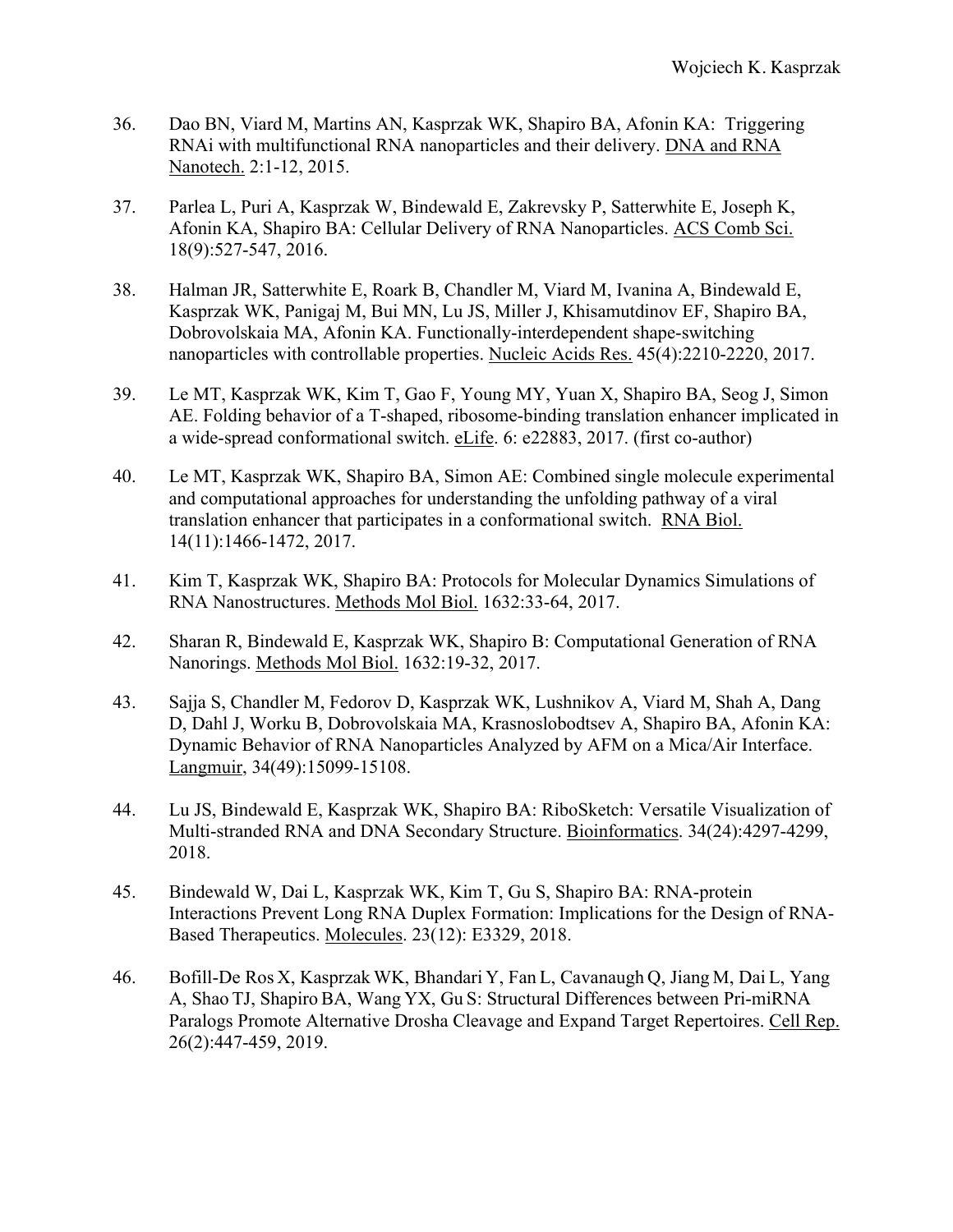- 47. Johnson PZ, Kasprzak WK, Shapiro BA, Simon AE. RNA2Drawer: geometrically strict drawing of nucleic acid structures with graphical structure editing and highlighting of complementary subsequences. RNA Biol. 16(12):1667-1671, 2019.
- 48. Kasprzak WK, Ahmed NA, Shapiro BA. Modeling ligand docking to RNA in the design of RNA-based nanostructures. Curr Opin Biotechnol., 63:16-25. 2020.
- 49. Zakrevsky P, Kasprzak WK, Heinz WF, Wu W. Kahnt H, Bindewald E, Dorjsuren N, Fields EA, de Val N, Jaeger L, and Shapiro BA. Truncated Tetrahedral RNA Nanostructures Exhibit Enhanced Features for Delivery of RNAi Substrates. Nanoscale, 12(4):2555-2568. 2020.
- 50. LeBlanc RM, Kasprzak WK, Longhini AP, Oleginski LT, Abulwerdi F, Ginocchio S, Shields B, Nyman J, Sviryadava M, Del Vecchio C, Ivanic J, Schneekloth JS Jr, Shapiro BA, Dayie TK, and Le Grice SFJ. Structural insights of the conserved "priming loop" of hepatitis B virus pre-genomic RNA. J. Biomol. Stuct. Dyn., (Accepted, 2021)
- 51. Swain M, Ageeli AA, Kasprzak WK, Li M, Miller JT, Sztuba-Solinska J, Schneekloth JS Jr, Koirali D, Piccirrili J, Fraboni AJ, Murelli RP, Wlodawer A, Shapiro BA, Baird N, and Le Grice SFJ. Targeting the ENE Triple Helix of Kaposi's Sarcoma Herpesvirus Polyadenylated Nuclear RNA (PAN) lncRNA. (submitted)
- 52. Johnson P, Kasprzak WK, Shapiro BA, and Simon AE. Structural characterization of a new type of panicum mosaic virus-like 3´ cap-independent translation enhancer. (submitted)

## Books/Book Chapters:

- 1. Shapiro BA and Kasprzak W: STRUCTURELAB: A heterogeneous computer system for the analysis of RNA structures. In Clarisse O (Ed.): Association of Lisp Users Meeting and Workshop Proceedings. Cambridge, Association of Lisp Users, 1995, pp. 1- 19.
- 2. Shapiro BA, Kasprzak W, Wu JC, and Currey K: RNA structure analysis: A multifaceted approach. In Wang J, Shapiro BA, and Shasha D (Eds.): Pattern Discovery in Biomolecular Data. New York, Oxford University Press, 1999, pp. 183-215.
- 3. Shapiro BA, Bengali D, Kasprzak W, and Wu JC: Exploring RNA intermediate conformations with the massively parallel genetic algorithm. In Wang JTL, Wu CH, and Wang P (Eds.): Computational Biology and Genome Informatics. World Scientific, 2003, pp. 1-33.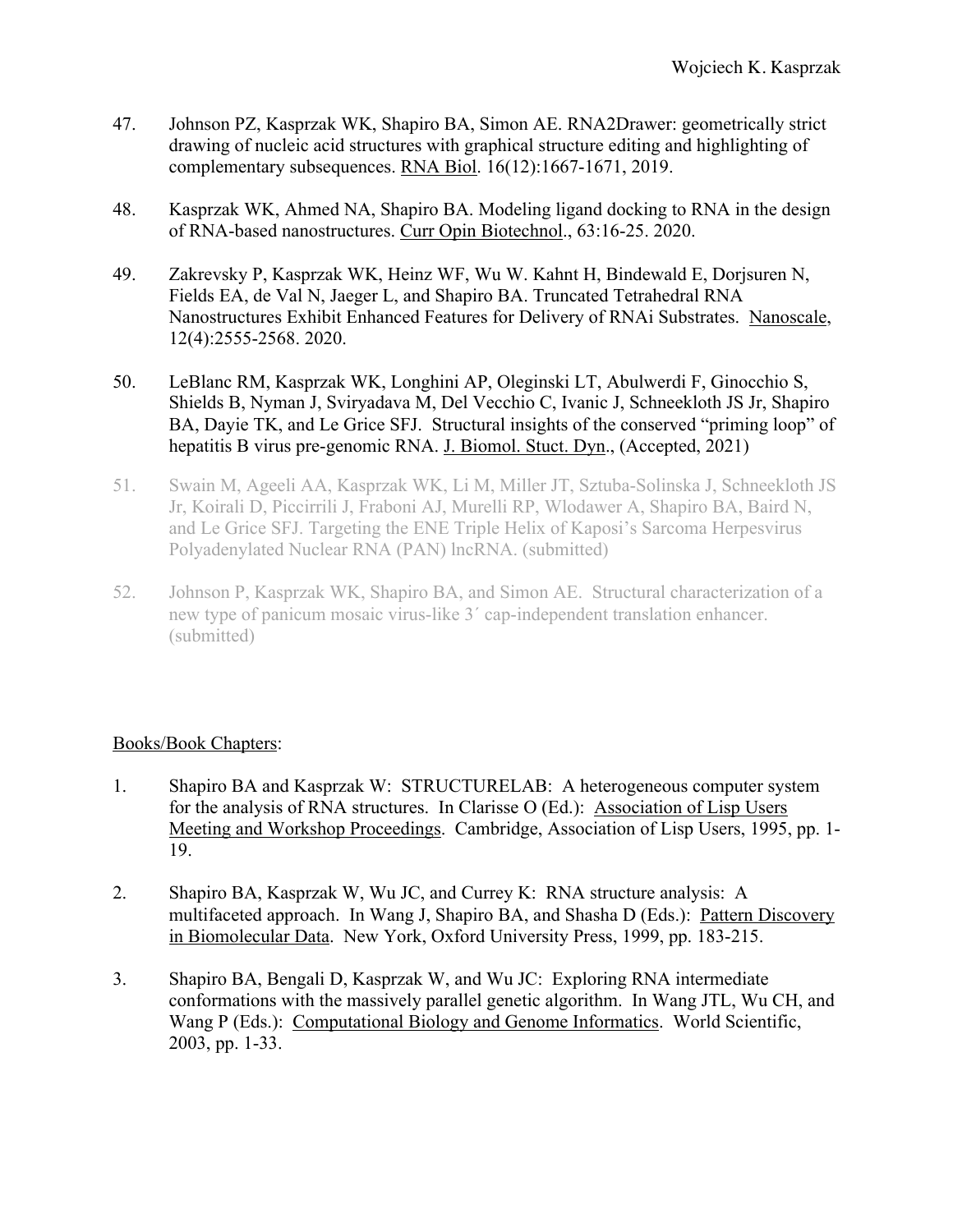- 4. Shapiro BA, Bindewald E, Kasprzak W, and Yingling YG: Protocols for the *In silico* design of RNA nanostructures. In Gazit E and Nussinov R (Eds.): Protocols in Nanostructure Design. Totowa, New Jersey, Humana Press Inc., 2008, pp. 93-115.
- 5. Severcan I, Geary C, Jaeger L, Bindewald E, Kasprzak W, and Shapiro BA: Computational and experimental RNA nanoparticle design. In Alteroutz G, Ramoni M, and Benson R (Eds.): Automation in Genomics and Proteomics: An Engineering Case-Based Approach. Wiley Publishing, 2009, pp. 193-220.
- 6. Kasprzak WK and Shapiro BA: Computational Prediction and Modeling Aid in the Discovery of a Conformational Switch Controlling Replication and Translation in a Plus-Strand Virus. In Leontis N and Westhof E (Eds.): RNA 3D Structure Analysis and Prediction, Nucleic Acids and Molecular Biology. New York, Springer, pp. 119-142, 2012.
- 7. Grabow WW, Afonin KA, Zakrevsky P, Walker FM, Calkins ER, Geary C, Kasprzak W, Bindewald E, Shapiro BA, and Jaeger L: RNA nanotechnology in Nanomedicine. In Sebastian M, Ninan N, and Haghi AK (Eds.): Nanomedicine and Drug Delivery, Apple Academic Press, New Jersey, 2012, pp. 208-220.
- 8. Kasprzak W and Shapiro BA: Role of dynamics in RNA nanostructure design. In Guo P and Haque F (Eds.): RNA Nanotechnology and Therapeutics, CRC Press, Boca Raton, FL, 2013, pp. 139-157.
- 9. Kasprzak W and Shapiro BA: MPGAfold in Dengue Secondary Structure Prediction. In Padmanabhan R and Vasudevan S (Eds.): Dengue: Methods and Protocols. New York, Humana Press (Springer), 2014, pp. 199-224.
- 10. Kasprzak WK and Shapiro BA: From Computational RNA Structure Prediction to the Design of Biologically Active RNA-based Nanostructures. In Guo P, Afonin KA, Zhang X and Huang Y (Eds.): RNA Nanotechnology and Therapeutics. CRC Press, Boca Raton, FL (accepted 2020)
- 11. Kasprzak WK and Shapiro BA: Application of Molecular Dynamics to Expand Docking Program's Exploratory Capabilities and to Evaluate Its Predictions. In Wang YX (Eds.): Springer Protocols (submitted)

## Presentations:

1. Shapiro BA and Kasprzak W: STRUCTURELAB: A heterogeneous computer system for the analysis of RNA structures. Association of Lisp Users Meeting and Workshop, Cambridge, MA, 1995 (presenting author).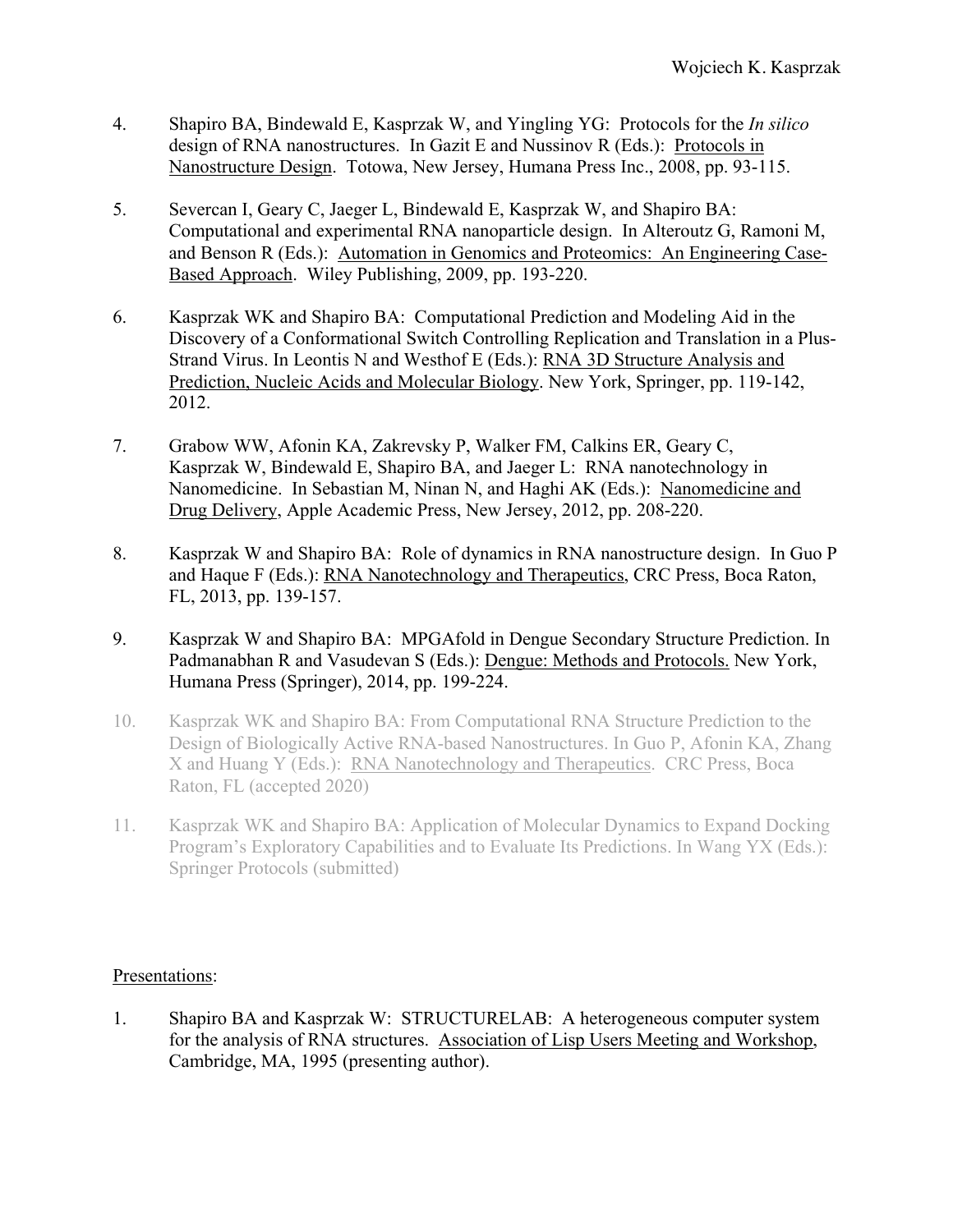- 2. Kasprzak W: Secondary structure folding dynamics of HDV type III strains. CCR Nanobiology Program Seminar Series, NCI-Frederick, April 11, 2007.
- 3. Kasprzak W: Characterization of building blocks for RNA-based nano designs. CCR Nanobiology Program Seminar Series, NCI-Frederick, April 9, 2008.
- 4. Kasprzak W, Yingling YG, Simon AE, and Shapiro BA: Computational and Experimental Determination of the tRNA-like Structure in the 3'UTR of the Turnip Crinkle Virus (TCV). 53rd Annual Biophysical Society Meeting, Boston, MA, March 1, 2009.
- 5. Kasprzak W: Computational and experimental determination of tRNA-shaped structure within the 3'UTR of the Turnip Crinkle Virus (TCV). CCR Nanobiology Program Seminar Series, NCI-Frederick, June 24, 2009.
- 6. Kasprzak W, Bindewald E, Kim T, Stephen AG, Fisher RJ, and Shapiro BA: Evaluation of selected kissing-loops as building blocks in RNA nano design.  $54<sup>th</sup>$  Annual Biophysical Society Meeting, San Francisco, CA, February 24, 2010.
- 7. Kasprzak W, Bindewald E, Kim T, and Shapiro BA: RNA Structure Flexibility in Nanostructure Modeling. 19<sup>th</sup> Annual GFTS Symposium: RNA in Motion, Ames, IA, September 9, 2010.
- 8. Kasprzak W: Incorporating RNA structure flexibility data into nanostructure modeling. CCR Nanobiology Program Seminar Series, NCI-Frederick, November 17, 2010.
- 9. Kasprzak W, Diehl AR, Bindewald E, Kim T, Zimmermann MT, Jernigan RL, and Shapiro BA: Computational Approaches to Design and Modeling of Flexible RNAbased Nanostructures. Protein and RNA Structure Prediction Conference 2011, Xcaret, Mexico, December 3, 2011.
- 10. Kasprzak W: Influence of RNA Dynamics on Structure Assembly. RNA interest Group Meeting, Frederick, MD, Feb. 22, 2012
- 11. Kasprzak W: Software packages available for downloads from our CCRNP Web Site; StructureLab and RNA2D3D. FNLCR Scientific Library Resource Fair, Frederick, MD, March 7, 2012.
- 12. Kasprzak W: The influence of RNA dynamics on nanostructure assembly. CCR Nanobiology Program Seminar Series, NCI-Frederick, March 14, 2012.
- 13. Kasprzak W, Afonin KA, Bindewald E, Puppala PS, Kim T, Zimmermann MT, Jernigan RL, and Shapiro BA: Coarse-grained Computational Characterization of RNA Nanocube Flexibility Correlates with Experiments.  $57<sup>th</sup>$  Annual Biophysical Society Meeting, Philadelphia, PA, February 3, 2013.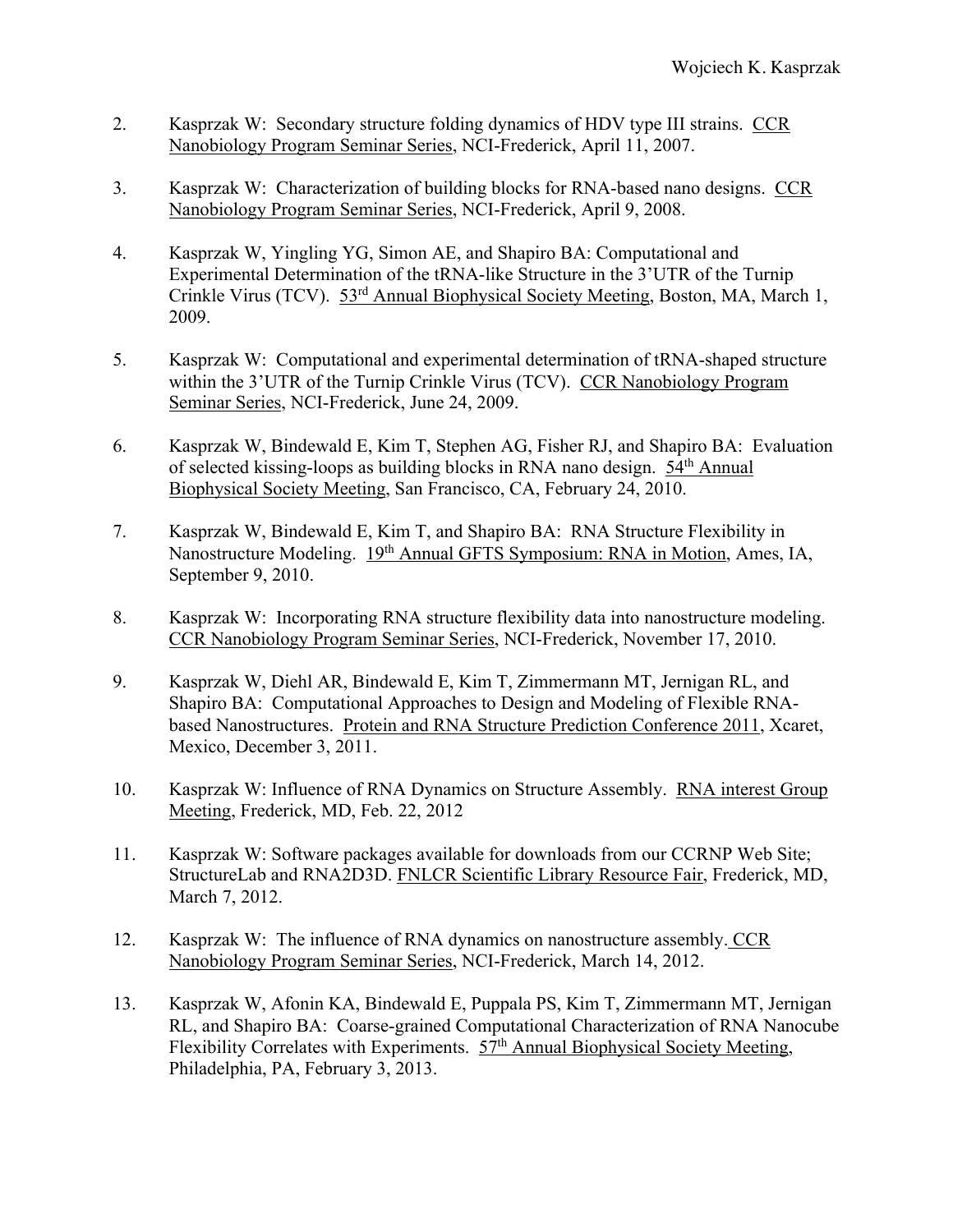- 14. Kasprzak W, Simon AE, and Shapiro BA: Modeling-Informed Determination of RNA Structures and Their Function in the 3´ UTRs of Plant Viruses. Short presentation at the NCI-Frederick Spring Research Festival, Frederick, MD, May 7, 2014.
- 15. Kasprzak WK, Dinman JD, and Shapiro BA: Ribosomal Frameshifting in the CCR5 mRNA: Structure, miRNAs & NMD. Staff Scientist/Staff Clinician Seminar Series, Frederick, MD, January 22, 2015.
- 16. Kasprzak WK, Dinman JD, and Shapiro BA: A Ribosomal Frameshif Structure in the CCR5 mRNA Leads to miRNA-stimulated Nonsense-mediated mRNA Decay*.* Short presentation at the NCI-Frederick Spring Research Festival, Frederick, MD, May 6, 2015.
- 17. Kasprzak WK, Dinman JD, and Shapiro BA: Ribosomal Frameshifting in the CCR5 mRNA*.* GRCBL Seminar Series, Frederick, MD, July 16, 2015.
- 18. Kasprzak WK, Kim T, Afonin KA, Gupta K, Viard M, Puri A, Shapiro BA: Computational and Experimental Characterization of Novel Bolaamphiphiles as RNA Nanostructure Delivery Agents. 60<sup>th</sup> Annual Biophysical Society Meeting, Los Angeles, CA, February 28-March 2, 2016.
- 19. Kasprzak WK, Kim TJ, Shapiro BA: Characterization of New Bolaamphiphiles as RNA Nanostructure Delivery Agents. Short presentation at the NCI-Frederick Spring Research Festival, Frederick, MD, May 3, 2016.
- 20. Kasprzak WK, Shapiro BA: The Role of Structure Dynamics in RNA-based Nanostructure Modeling. An invited talk at the EMN Meeting on DNA and RNA, Las Vegas, NV, October 10-14, 2016.
- 21. Kasprzak WK, Simon AE, Shapiro BA: Computer Simulations Yield Fine Details of RNA Structure Unfolding with Optical Tweezers. Short presentation at the NCI-Frederick Spring Research Festival, Frederick, MD, May 2-3, 2017.
- 22. Kasprzak WK, Shields B, LeBlanc R, Le Grice SFJ, Shapiro BA: Modeling Small Molecule Binding to RNA Targets. RNA Biology Lab Seminar Series, Frederick, MD, December 14, 2017.
- 23. Kasprzak WK, Shields B, LeBlanc R, Le Grice SFJ, Simon AE, Shapiro BA: Modeling Small Molecule Binding to RNA and Molecular Dynamics in Optical Tweezers Simulation. RNA Salon Meeting at the ATRF, Frederick, MD, December 18, 2017.
- 24. Kasprzak WK, Kim T, Le MT, Gao F, Young MY, Yuan X, Seog J, Simon AE, Shapiro BA: Simulations of Optical Tweezers Experiments Reveal Details of RNA Structure Unfolding. 62nd Biophysical Society Meeting, San Francisco, CA, February 18-22, 2018.
- 25. Kasprzak WK, Shields B, LeBlanc R, Le Grice SFJ, Shapiro BA: Progress Report on RNA-Ligand Modeling, RNA Salon Meeting, Baltimore, MD, March 19, 2018.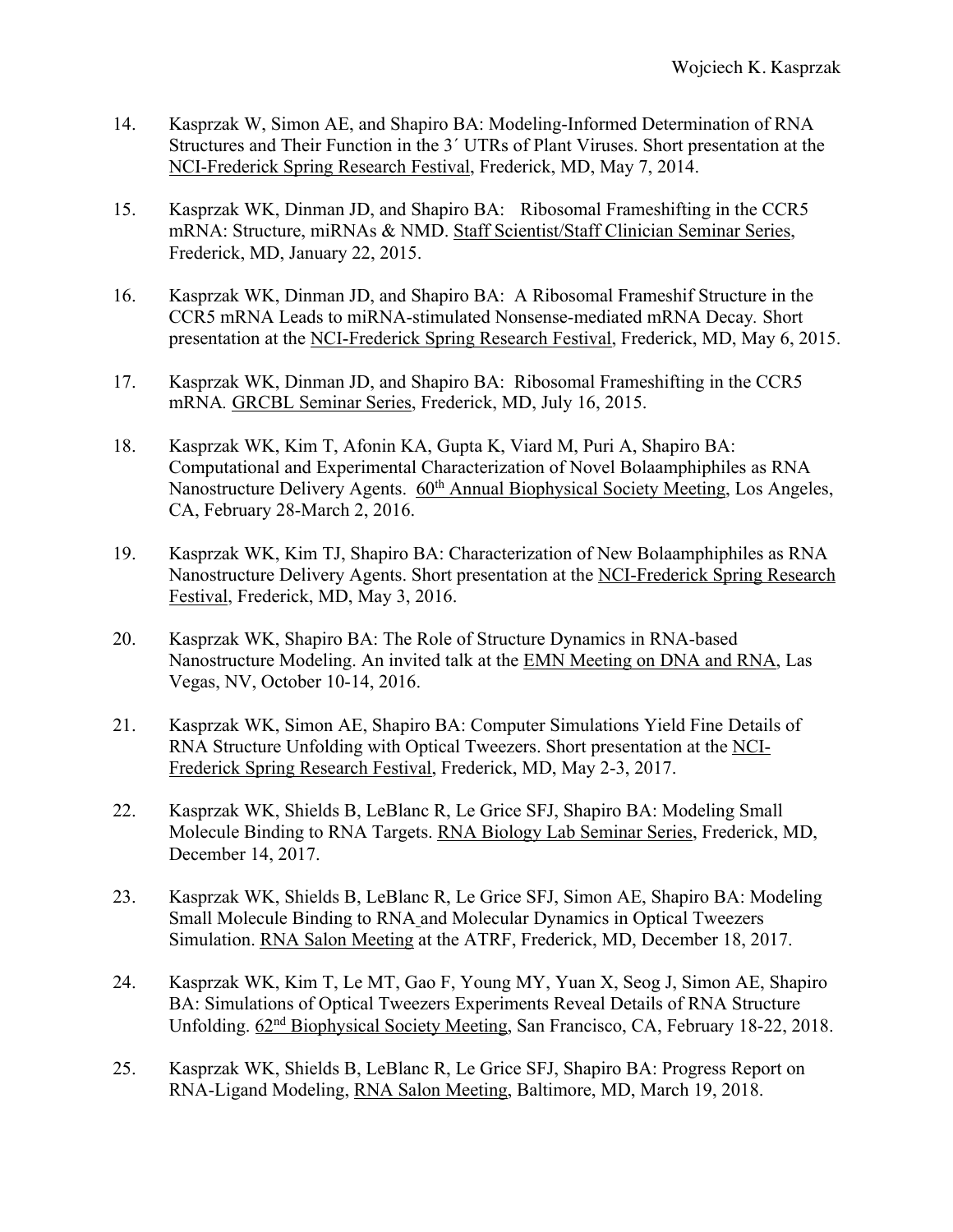- 26. Kasprzak WK, Shields B, Le Grice SFJ, Shapiro BA: Modeling Docking of Small Molecule Ligands to RNA Targets. Short presentation at the NCI-Frederick Spring Research Festival, Frederick, MD, May 9, 2018.
- 27. Kasprzak WK, Ali Ahmed N, LeBlanc R, Shields B, Le Grice SFJ, Shapiro BA: Modeling Small Molecule Binding Effects on the Target RNA. ncRNA and Therapeutic Discovery Group Meeting (RNA Salon), Baltimore, MD, October 26, 2018.
- 28. Kasprzak WK, Ali Ahmed N, Shields B, LeBlanc R, Le Grice SFJ, Shapiro BA: Dynamics and Ligand Docking in RNA Nanostructure Modeling. Gordon Research Conference on RNA Nanotechnology, Ventura, CA, January 13-18, 2019.
- 29. Kasprzak WK, Ali Ahmed N, Shields B, LeBlanc R, Le Grice SFJ, Shapiro BA: Computational Prediction and Modeling Help to Elucidate Small Ligand Binding to Hepatitis B Virus Encapsidation Signal. Short presentation at the NCI-Frederick Spring Research Festival, Frederick, MD, May 1, 2019.
- 30. Kasprzak WK, Bofill De Ross X, Gu s, Shapiro BA: IsomiRs:Modeling of pri-miRNA Paralogs Reveals Structural Reasons for Alternative Cleavage and Expanded micro-RNA Targeting. ncRNA and Therapeutic Discovery Group Meeting (RNA Salon), Baltimore, MD, May 10, 2019.
- 31. Kasprzak WK, Snyder Z, Swain M, LeBlanc R, Le Grice SFJ, Shapiro BA: 3D Modeling and Docking Predictions for the PAN Triple Helix. ncRNA and Therapeutic Discovery Group Meeting (RNA Salon), Baltimore, MD, November 15, 2019.
- 32. Kasprzak WK, Miller J, Kashlev M, Shapiro BA: Computational Prediction of Factor Independent Transcription Termination Mechanism. RNA Biology Lab Seminar Series, Frederick, MD, March 5, 2020.
- 33. Kasprzak WK, Kim T, Le MT, Gao F, Young MY, Yuan X, Seog J, Simon AE, Shapiro BA: Steered Molecular Dynamics Reveals Structural Details of a Pseudoknotted RNA Structure Unfolding. ncRNA and Therapeutic Discovery Group Meeting (RNA Salon), Online Meeting, June 19, 2020.
- 34. Kasprzak WK, Shapiro BA: Computational Methods in RNA Structure Prediction, Design and Characterization. RNA Biology Lab Seminar Series, Online seminar, June 25, 2020.
- 35. Kasprzak WK, Miller J, Shapiro BA: Computational Prediction of Factor-Independent Transcription Termination Mechanism. ncRNA and Therapeutic Discovery Group Meeting (RNA Salon), Online Meeting, November 20, 2020.
- 36. Kasprzak WK, Shapiro BA: Computational Strategies for Prediction of Ligand Docking to RNA Structures. RNA Biology Lab Seminar Series, Online seminar, March 4, 2021.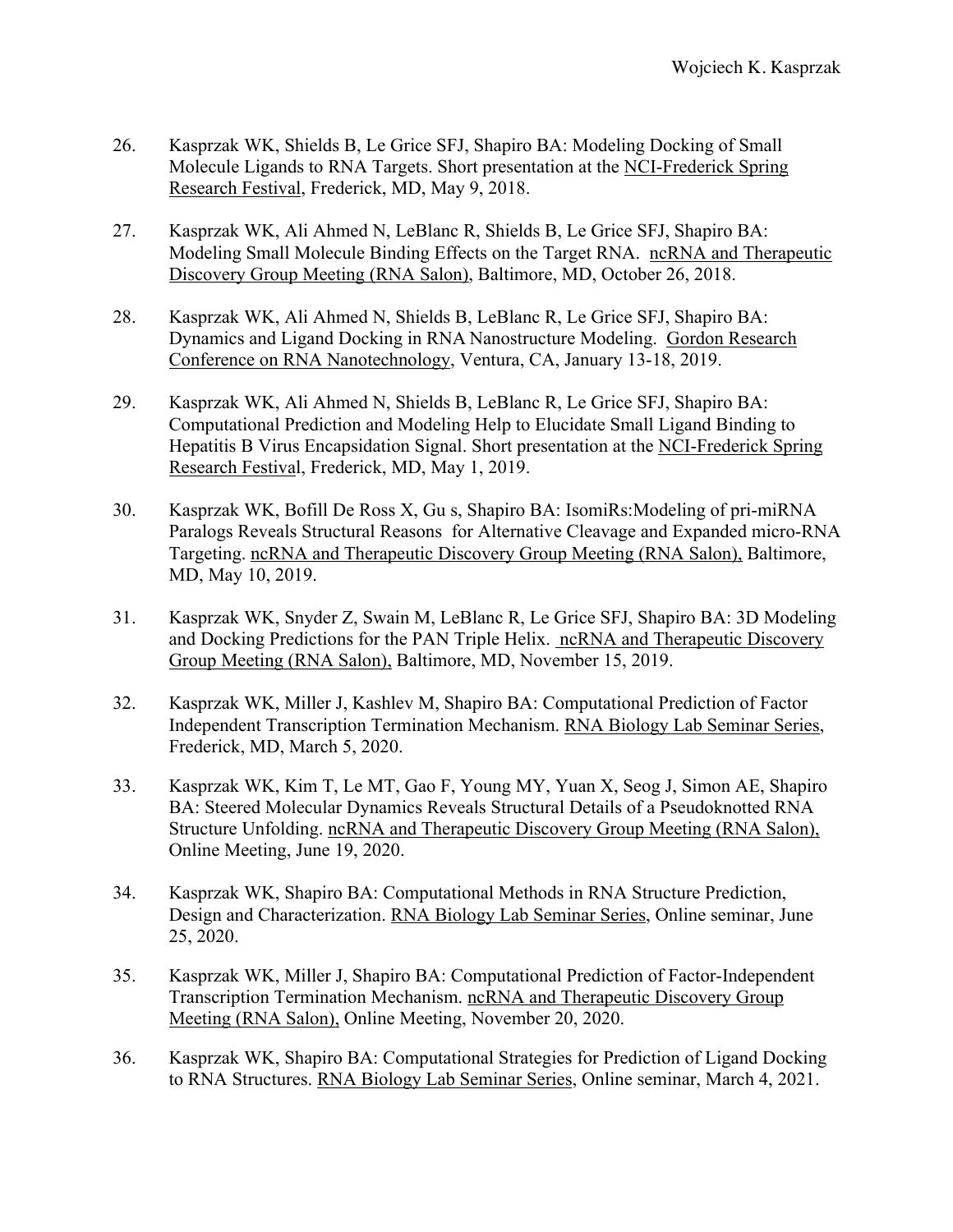### Poster Presentations:

- 1. Kasprzak W and Shapiro BA: Stem Trace: An interactive visual tool for comparative RNA structure analysis. Poster presentation at the Bioinformatics Meeting, San Diego, CA, September 1997.
- 2. Live Demo Presentation of StructureLab tools available at the time in conjunction with presentation given by Dr. Bruce A. Shapiro at the Third Annual Meeting of the RNA Society, Madison, WI, May 1998.
- 3. Kasprzak w and Shapiro BA: Poster presentation, NCI-Frederick Spring Research Festival, 1999.
- 4. Kasprzak W and Shapiro BA: Stem Trace: A GUI-based tool for an exploratory RNA structure analysis. Poster presentation at the Novel Approaches in RNA Informatics (NARI) Meeting, Montreal, Quebec, Canada, May 18-19, 2000.
- 5. Kasprzak W, Atha DH, O'Connell CD, and Shapiro BA: Computer prediction of singlestranded DNA secondary structures constrained by capillary electrophoresis results. Poster presentation at the Bioinformatics, Biostatistics, and Computational Biology Faculty Meeting, Gaithersburg, MD, November 6, 2002.
- 6. Kasprzak W and Shapiro BA: Alternate conformations of the HIV-1 dimer initiation site explored by the massively parallel genetic algorithm and the StructureLab computer workbench. Poster presentation at SAIC's Basic Research Program (BRP) Retreat, St. Michaels, MD, May 11-13, 2003.
- 7. Contributor to the presentation by Dr. Bruce A. Shapiro at the Interface 2004 Conference, Baltimore, MD, May 26-29, 2004.
- 8. Kasprzak W and Shapiro BA: Comparison of the folding pathways of multiple strains of the HIV-1 leader region predicted by the massively parallel genetic algorithm and visual data mining tools. Poster presentation at SAIC's Basic Research Program (BRP) Retreat, Annapolis, MD, September 7-8, 2004.
- 9. Kasprzak W, Bindewald E, and Shapiro BA: Computational exploration of the structural polymorphism of the HIV-1 leader region. Poster Presentation at the NCI-Frederick Spring Research Festival, 2005.
- 10. Kasprzak W, Bindewald E, and Shapiro BA: Folding pathways of multiple strains of the HIV-1 leader regions explored with the massively parallel genetic algorithm MPGAfold. Poster presentation at the NIH Research Festival, Bethesda, MD, 2005.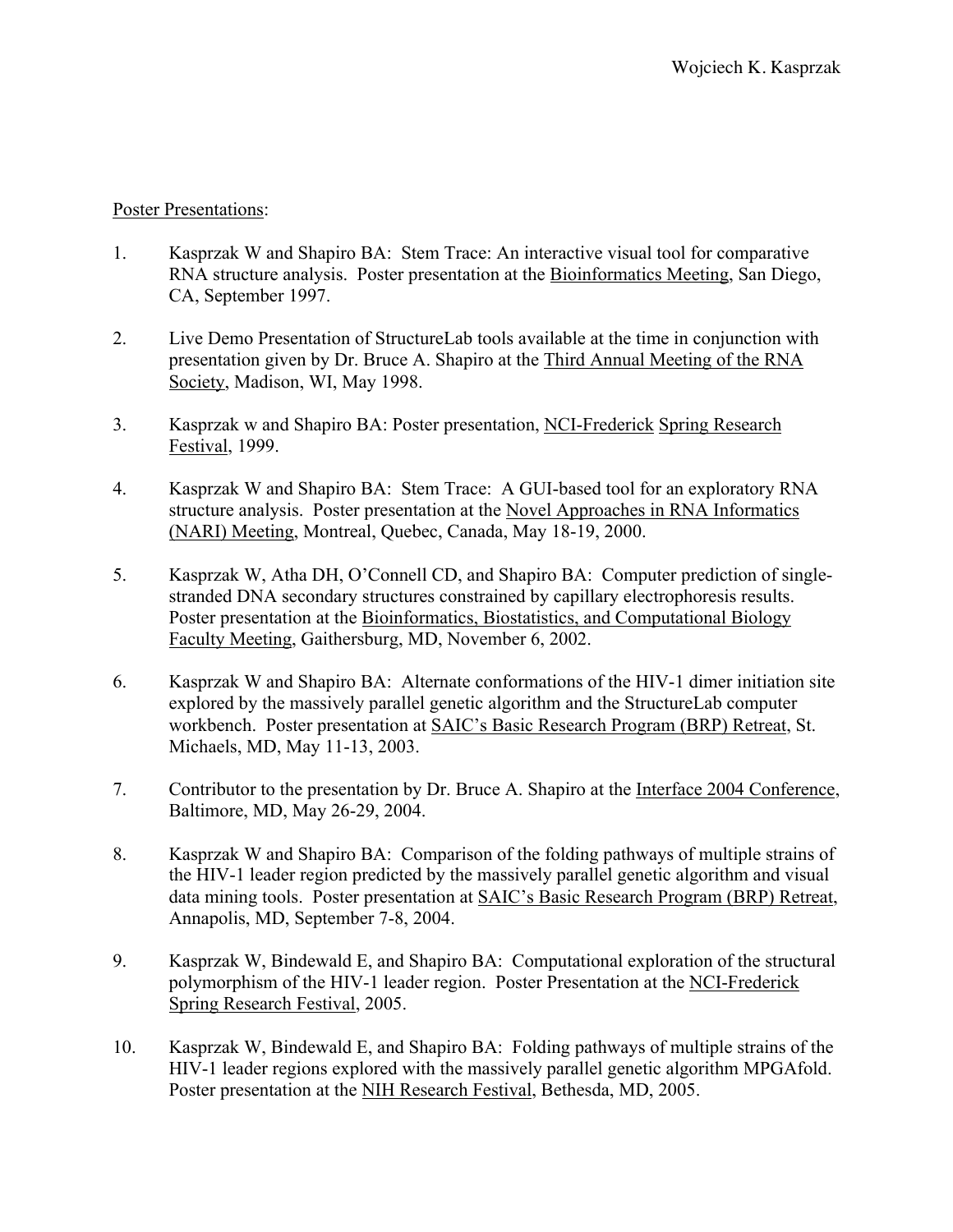- 11. Kasprzak W, Linnstaedt SD, Casey JL, and Shapiro BA: Computational modeling of the HDV III secondary structure folding dynamics. Poster presentation at the 51<sup>st</sup> Biophysical Society Meeting, Baltimore, MD, March 2007.
- 12. Yingling YG, Kasprzak W, and Shapiro BA: Formation of nanoparticle building blocks. Poster presentation at the CCR Nanobiology Program Think Tank, Frederick, MD, May 2007.
- 13. Kasprzak W, Linnstaedt SD, Casey JL, and Shapiro BA: Determination of hepatitis delta virus type III functional conformations. Poster presentation at the NCI-Frederick Spring Research Festival, May 2007.
- 14. Kasprzak W, Linnstaedt SD, Casey JL, and Shapiro BA: Comparison of the secondary structure folding dynamics of two HDV III strains. Poster presentation at the NIH Research Festival, Bethesda, MD, September 2007.
- 15. Kasprzak W, Linnstaedt SD, Casey JL, and Shapiro BA: Determining functional conformations of two HDV III strains; Bindewald E, Kasprzak W, O'Connor M, Boyle B, and Shapiro BA: Utilizing the RNAJunction Database for the design of RNA nanostructures. Poster presentations at the University of Minnesota's IMA Workshop: RNA in Biology, Bioengineering and Nanotechnology, Minneapolis, MN, October 2007.
- 16. Kasprzak W, Bindewald E, and Shapiro BA: Characterization of structural elements for RNA nano design; Bindewald E, O'Connor M, Kasprzak W, and Shapiro BA: Systematic design of RNA nanostructures. Poster presentations at the  $52<sup>nd</sup>$  Annual Biophysical Society Meeting, Long Beach, CA, February 2008.
- 17. Kasprzak W, Bindewald E, and Shapiro BA: Characterization of building blocks for RNA nanostructure design; Bindewald E, Boyle B, O'Connor M, Kasprzak W, and Shapiro BA: A computational pipeline for the automated design of RNA nanostructures. Posters presentations at the CCR Nanobiology Program Think Tank, Frederick, MD, May 13, 2008.
- 18. Kasprzak W, Bindewald E, and Shapiro BA: Characterization of building blocks for RNA nanostructure design; Bindewald E, Boyle B, O'Connor M, Kasprzak W, and Shapiro BA: A computational pipeline for the automated design of RNA nanostructures. Poster presentations at the NCI-Frederick Spring Research Festival, May 14-15, 2008.
- 19. Kasprzak W, Yingling YG, Wang Y-X, Simon AE, and Shapiro BA: Novel tRNAshaped Translational Enhancer in the 3' UTR of the Turnip Crinkle Virus; Bindewald E, Kasprzak W, and Shapiro BA: Computational Strategies for Designing Biomolecular Nanoparticles. Poster presentations at the NCI-Frederick Spring Research Festival, April 29-30, 2009.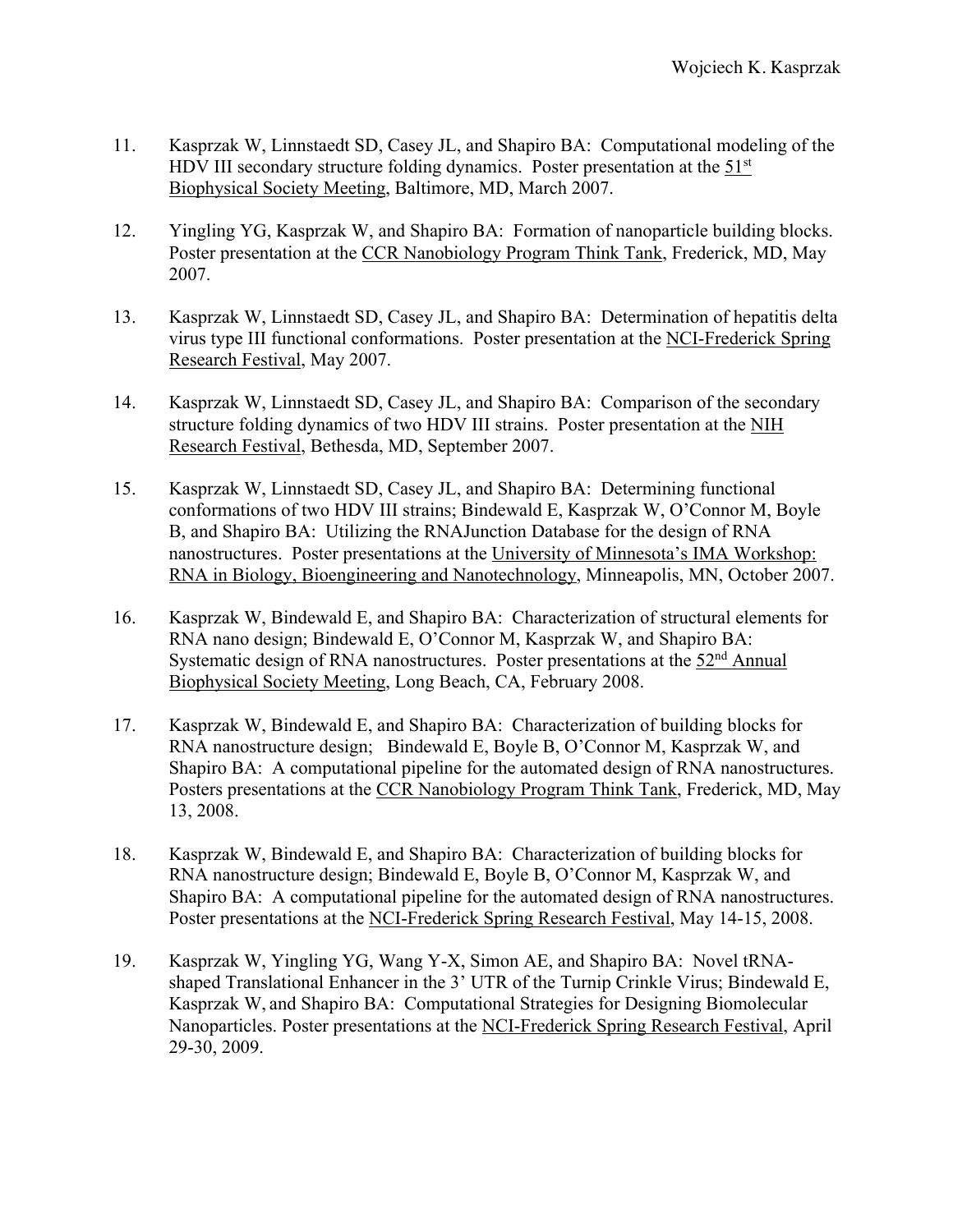- 20. Kasprzak W, Bindewald E, Kim T, and Shapiro BA: Dynamic Properties of RNA Nanostructure Building Blocks; Bindewald E, Kasprzak W, and Shapiro BA: Computational Strategies for Designing Biomolecular Nanoparticles. Poster presentations at the CCR Nanobiology Program Think Tank, Frederick, MD, May 12, 2009.
- 21. Kasprzak W, Yingling YG, Simon AE, and Shapiro BA: The Structure of a Novel tRNA-shaped Translational Enhancer Internal to the 3' UTR of the Turnip Crinkle Virus. Poster presentation at RNA Society Meeting, Madison, WI, May 26-30, 2009.
- 22. Kasprzak W, Bindewald E, Kim T, and Shapiro BA: Exploration of Structural Building Block Properties for RNA Nanostructures. Poster presentation at the Albany 2009: 16<sup>th</sup> Conversation, Albany, NY, June 16-20, 2009.
- 23. Bindu, LK, Stephen AG, Kasprzak W, Shapiro BA, and Fisher RJ: Characterization of RNA-RNA interactions by Surface Plasmon Resonance Spectroscopy. Poster presentations at the NCI-Frederick Spring Research Festival, Frederick, MD, May, 2010.
- 24. Kasprzak W, Bindewald E, Kim T, Jaeger L, and Shapiro BA: Incorporating RNA Structure Flexibility Data into Nanostructure Modeling. Poster presentation at the Nanobiology Think Tank 2010, Frederick, MD, May 13, 2010.
- 25. Kasprzak W, Bindewald E, Kim T, Jaeger L, and Shapiro BA: Integrating RNA Flexibility Data into Nanostructure Modeling. Poster Presentation at the 2010 International Conference on RNA Nanotechnology and Therapeutics, Cleveland, OH, October 23-25, 2010.
- 26. Kasprzak W, Bindewald E, Kim T, Zimmermann MT, Jernigan RL, and Shapiro BA: Design and Modeling of RNA Nanostructures with Flexible Building Blocks. Poster presentation at the 55th Annual Biophysical Society Meeting, Baltimore, MD, March 5-9, 2011.
- 27. Kasprzak W, Afonin KA, Bindewald E, Puppala PS, Hall KT, Kim T, Zimmermann MT, Jernigan RL, and Shapiro BA: The influence of RNA Dynamics on Nanostructure Assembly; Puppala PS, Kasprzak W, Bindewald E, Afonin KA, and Shapiro BA: Application of an Anisotropic Model to the Characterization of RNA Nanostructures. Posters presentations at the NCI-Frederick Spring Research Festival, May 9-10, 2012.
- 28. Koyfman AY, Afonin KA, Viard M, Kasprzak WK, Shapiro BA, and Chiu W: Cryo-EM studies of an engineered siRNA nano-ring used as a gene silencing Therapeutic. Poster presentation at the 57th Annual Biophysical Society Meeting, Philadelphia, PA, February 3-6, 2013.
- 29. Kasprzak W, Afonin KA, Bindewald E, Puppala PS, Hall KT, Kim T, Zimmermann MT, Jernigan RL, and Shapiro BA: RNA Nanocube Characterization with Anisotropic Network Model Complements Experimental Data; Bindewald E, Afonin KA, Kasprzak W, Lindsay B, and Shapiro BA: Stochastic multistrand nucleotide secondary structure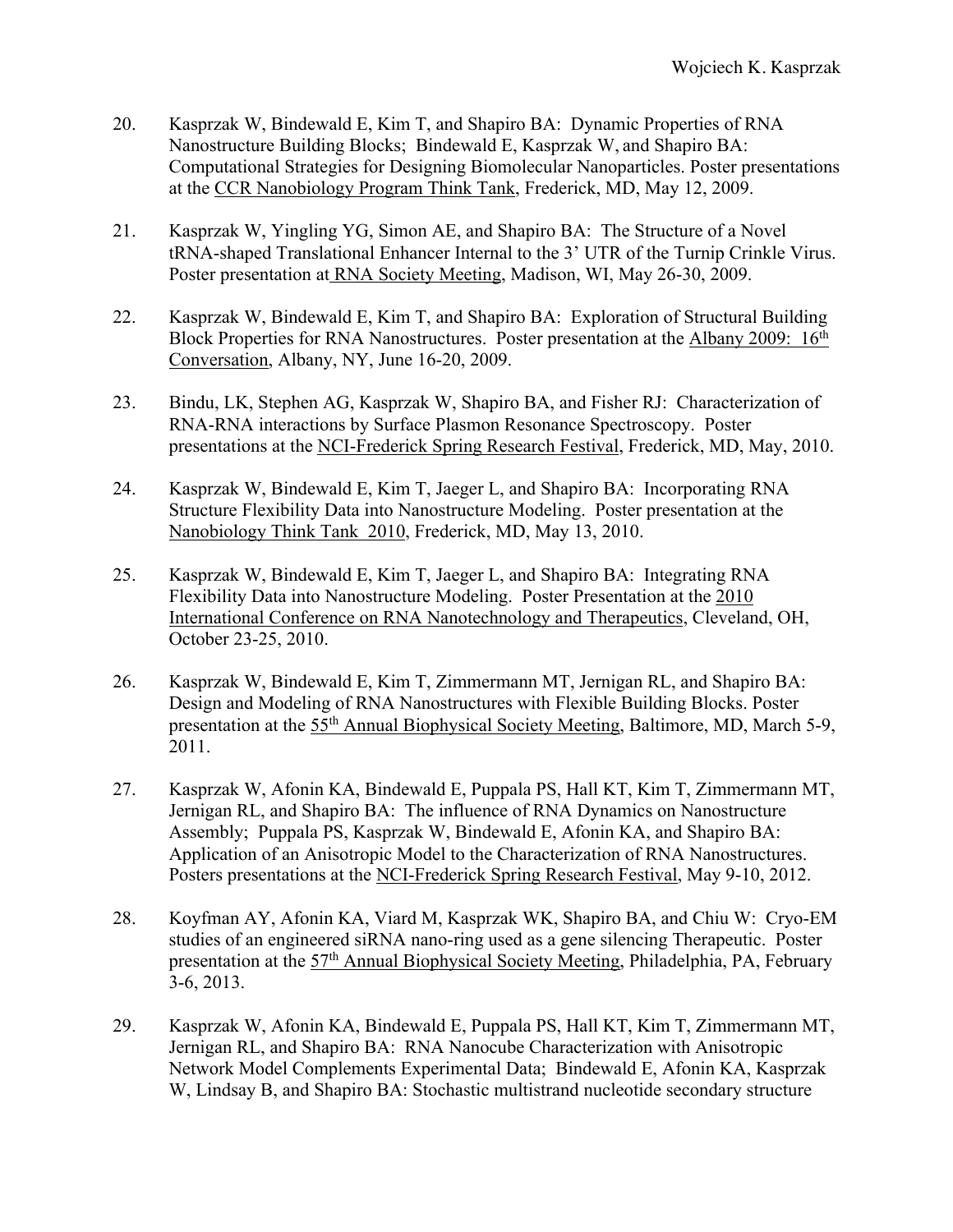folding. Poster presentations at the 2013 International Conference of RNA Nanotechnology and Therapeutics, Lexington, KY, April 3-5, 2013.

- 30. Hall KT, Kasprzak W, Afonin KA, Bindewald E, Kim T, and Shapiro BA: Novel Visualization and Analysis Tools to Elucidate RNA Nanostructure Dynamics. Poster presentation at the NCI-Frederick Spring Research Festival, Frederick, MD, May 8-9, 2013.
- 31. Kasprzak W, Afonin KA, Bindewald E, Puppala PS, Hall KT, Kim T, Zimmermann MT, Jernigan RL, and Shapiro BA: RNA Nanocube Characterization with Anisotropic Network Model Complements Experimental Data. Poster Presentation at the NCI-Frederick Spring Research Festival, Frederick, MD, May 8-9, 2013.
- 32. Kasprzak W, Simon AE, and Shapiro BA: Modeling-Informed Determination of RNA Structures and Their Function in the 3´ UTRs of Plant Viruses. Poster presented at the CCR RNA Biology Retreat at NCI-Shady Grove, January 27, 2014 and at the NCI-Frederick Spring Research Festival, Frederick, MD, May 7-8, 2014.
- 33. Davey AK, Kasprzak W, and Shapiro BA: The Application of Computational Coarse-Grained Methods for Assessing RNA Dynamics. Poster presented at the NCI-Frederick Spring Research Festival, Frederick, MD, May 7-8, 2014.
- 34. Kasprzak W, Simon AE, and Shapiro BA: A Novel Interaction Between the 5´ and 3´ ends of the Pea Enation Mosaic Virus (PEMV) Enhances Translation. Poster presentation at the RNA 2014; The Nineteenth Annual Meeting of the RNA Society, Quebec City, Quebec, Canada, June 3-8, 2014
- 35. Kasprzak WK, Afonin KA, Gupta K, Kim T, Viard M, Puri A, and Shapiro BA: Computational Characterization of Novel Bolaamphiphiles as Carriers for RNA Nanostructure Delivery. Poster presentation at the Gordon Research Conference on RNA Nanotechnology, Ventura, CA, February 1-6, 2015.
- 36. Kasprzak WK, Dinman JD, and Shapiro BA: A Ribosomal Frameshifting Structure in the CCR5 mRNA Leads to miRNA-Stimulated Nonsense-Mediated mRNA Decay*.*  Poster presentation at the 59<sup>th</sup> Annual Biophysical Society Meeting, Baltimore, MD, February 7-11, 2015.
- 37. Kasprzak WK, Dinman JD, and Shapiro BA: A Ribosomal Frameshift Structure in the CCR5 mRNA Leads to miRNA-stimulated Nonsense-mediated mRNA Decay*.* Poster presented at the NCI-Frederick Spring Research Festival, Frederick, MD, May 4-7, 2015.
- 38. Kasprzak WK, Afonin KA, Gupta K, Kim T, Viard M, Puri A, Shapiro BA: Characterization of New RNA Nanostructure Delivery Agents. Poster presentation at the Staff Scientist and Staff Clinician Retreat, Gaithersburg, MD, April 29, 2016.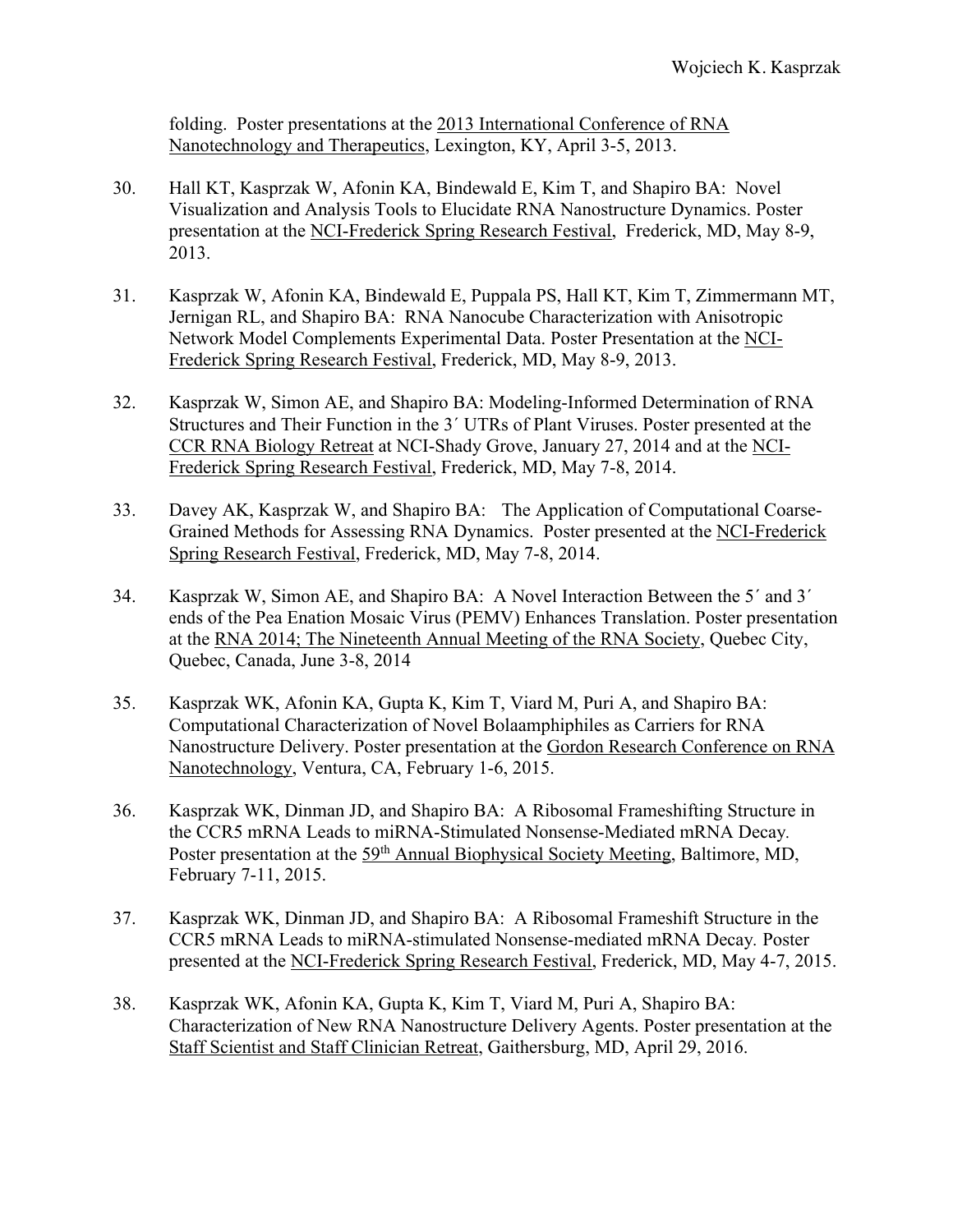- 39. Kasprzak WK, Afonin KA, Gupta K, Kim T, Viard M, Puri A, Shapiro BA: Characterization of New Bolaamphiphiles as RNA Nanostructure Delivery Agents. Poster presentation at the NCI-Frederick NCI-Frederick Spring Research Festival, Frederick, MD, May 3, 2016.
- 40. Kasprzak WK, Kim T, Afonin KA, Gupta K, Viard M, Puri A, Shapiro BA: Novel Bolaamphiphiles as Agents for RNA Nanostructure Delivery. Poster presentation at the 2016 RNA Nanotechnology Conference, Wokefield Park, UK, August 1-4, 2016.
- 41. Kasprzak WK, Kim T, Le MT, Simon AE, Shapiro BA: Optical Tweezers Simulations Reveal Details of RNA Structure Unfolding. Poster presentation at the CCR RNA Biology Workshop, Gaithersburg, November 1, 2016.
- 42. Kasprzak WK, Kim T, Le MT, Simon AE, Shapiro BA: Optical Tweezers Simulations Provide Fine Details of RNA Structure Unfolding. Poster presentation at the Gordon Research Conference on RNA Nanotechnology, Ventura, CA, Jan. 22-27, 2017.
- 43. Kasprzak WK, Kim T, Le MT, Gao F, Young MY, Seog J, Simon AE, Shapiro BA: Optical Tweezers Simulations of RNA Structure Unfolding. Poster presentation at the RNA Biology Symposium, Bethesda, MD, April 24-25, 2017.
- 44. Kasprzak WK, Kim T, Le MT, Simon AE, Shapiro BA: Simulations Yield Fine Details of RNA Structure Unfolding with Optical Tweezers; Dapkus K, Kasprzak WK, Mukadam A, Bindewald E, Shapiro BA: Computational Determination of the Thermodynamic Stability of RNA-based Nanoparticles. Poster presentations at the NCI-Frederick Spring Research Festival, Frederick, MD, May 2-3, 2017.
- 45. Kasprzak WK, Kim T, Le MT, Simon AE, Shapiro BA: Optical Tweezers Simulations Elucidate RNA Structure Unfolding. Poster presentation at the Mid-Atlantic DNA Nanotechnology Symposium, NIST, Gaithersburg, MD, December 8, 2017.
- 46. Shields B, Kasprzak WK, LeBlanc R, Ginocchio S, Abulwerdi F, Ivanic J, Le Grice SFJ, Shapiro BA: Modeling Docking of Small Molecule Ligands to RNA Targets. Poster presentation at the NCI-Frederick Spring Research Festival, Frederick, MD, May 9, 2018.
- 47. Kasprzak WK, Shields B, Ali Ahmed N, LeBlanc R, Abulwerdi F, Ginocchio S, Le Grice SFJ, Shapiro BA: Prediction and Modeling of Small Molecule Ligands Docking to Hepatitis B Virus Encapsidation Signal. Poster presentation at the RNA Biology Workshop, Bethesda, MD, November 7, 2018.
- 48. Bofill De Ros X, Kasprzak WK, Bhandari Y, Cavanaugh Q, Jiang M, Dai L, Yang A, Shao T-J, Shapiro BA, Wang Y-X, Gu S. Structural Differences Between pri-miRNA Paralogs Promote Alternative Cleavage and Expand Target Repertoires. Poster presentation at the RNA Biology Workshop, Bethesda, MD, November 7, 2018.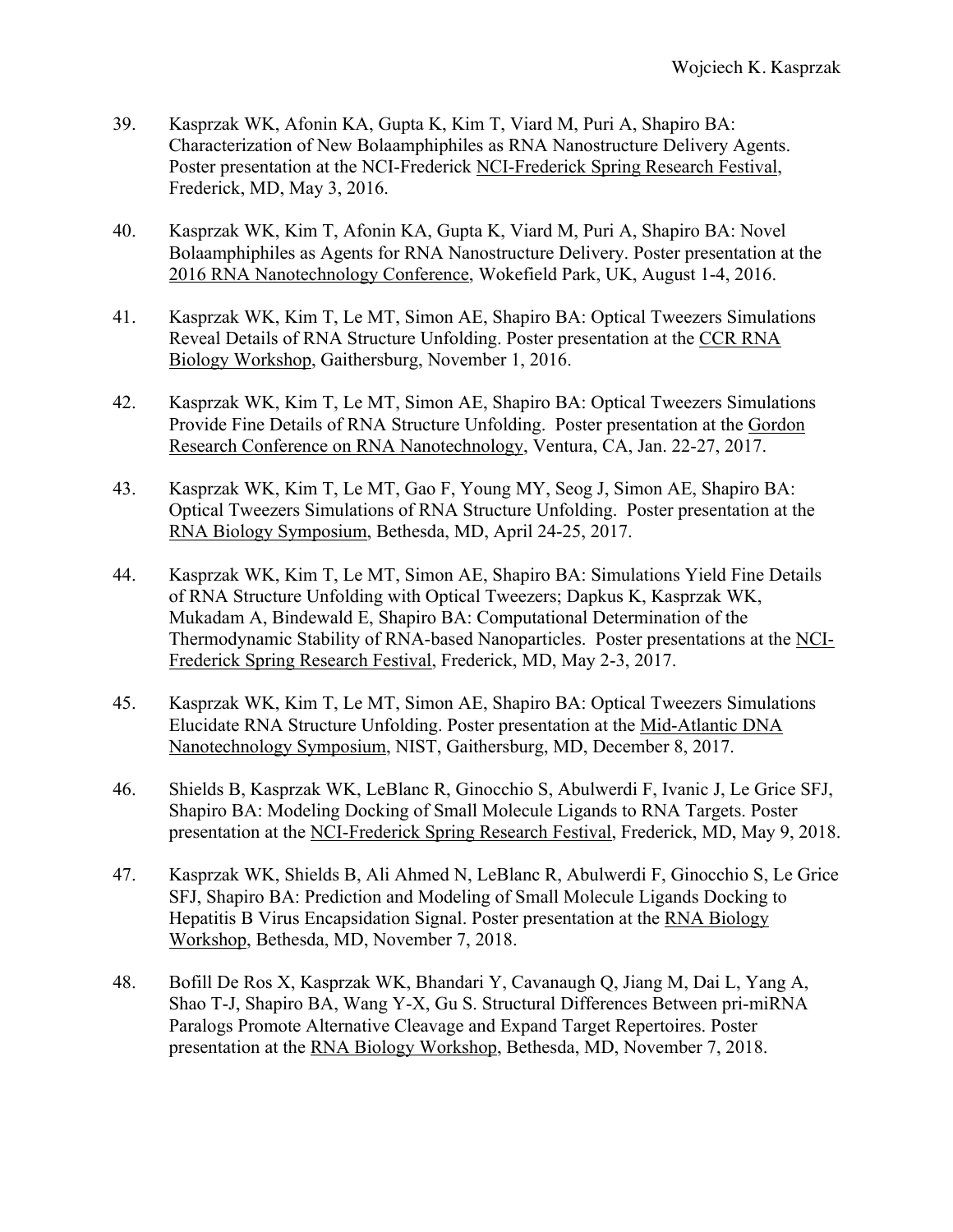- 49. Kasprzak WK, Ali Ahmed N, Shields B, LeBlanc R, Le Grice SFJ, Shapiro BA: Computational Protocol for Ligand Docking to RNA Can Aid in the Design of Ligand-Dependent Nanostructures. Poster presentation at the Gordon Research Conference on RNA Nanotechnology, Ventura, CA, January 13-18, 2019.
- 50. Kasprzak WK, Ali Ahmed N, LeBlanc R, Le Grice SFJ, Shapiro BA: Prediction of Ligand Docking in the Design of Ligand-Dependent RNA Nanostructures. Poster presentation at the RNA Biology Symposium, Bethesda, MD, April 11-12, 2019.
- 51. Kasprzak WK, Bofill De Ros X, Bhandari Y, Cavanaugh Q, Jiang M, Dai L, Yang A, Shao T-J, Wang Y-X, Gu S, Shapiro BA. Modeling of pri-miRNA Paralogs Reveals Structural Reasons for Alternative Cleavage and expanded micro-RNA Targeting; Ali Ahmed N, Kasprzak WK, Shields B, LeBlanc R, Le Grice SFJ, Shapiro BA: Computational Prediction and Modeling Help to Elucidate Small Ligand Binding to Hepatitis B Virus Encapsidation Signal. Posters presentations at the NCI-Frederick Spring Research Festival, Frederick, MD, May 1, 2019.
- 52. Kasprzak WK, Ali Ahmed N, LeBlanc R, Le Grice SFJ, and Shapiro BA. Computational Design of Ligand-Dependent Nanostructures. Poster presentation at the Biomotors, Virus Assembly, and Nanobiotechnology Applications Conference, Columbus, OH, July 29-31, 2019.
- 53. Kasprzak WK, Ali Ahmed N, LeBlanc R, Le Grice SFJ, and Shapiro BA. Modeling and Design of Ligand-responsive Therapeutic RNA Targets and Nanostructures. Poster at the NCI RNA Biology Initiative Retreat 2019, NCI Shady Grove Campus, Rockville, MD, Nov 4, 2019.
- 54. Kasprzak WK, Zakrevsky P, Bindewald E, Ali Ahmed N, Heinz WF, LeBlanc R, Le Grice SFJ, de Val N, and Shapiro BA. Design and Modeling of Therapeutic and Ligandresponsive RNA Nanostructures. Poster at the 2019 Mid-Atlantic DNA Nanotechnology Symposium, NIST, Gaithersburg, MD, Dec 9, 2019.
- 55. Kasprzak WK, Zakrevsky P, Bindewald E, Heinz WF, Wu W. Kahnt H, Dorjsuren N, Fields EA, de Val N, Jaeger L, and Shapiro BA. Design and Modeling of a Tetrahedron Nanostructure for Enhanced Delivery of RNAi Substrates. Poster at the 64<sup>th</sup> Annual Biophysical Society Meeting, San Diego, CA, February 15-19, 2020.
- 56. Kasprzak WK, Zakrevsky P, Bindewald E, Heinz WF, Wu W. Kahnt H, Dorjsuren N, Fields EA, de Val N, Jaeger L, and Shapiro BA. Computational Design and Modeling of a Tetrahedral Nanostructure with Enhanced RNAi Efficacy. Poster at the 25<sup>th</sup> Annual Meeting of the RNA Society, Virtual Meeting (due to COVID-19 pandemic), May 26-31, 2020.
- 57. Kasprzak WK, Zakrevsky P, Bindewald E, Heinz WF, Wu W. Kahnt H, Dorjsuren N, Fields EA, de Val N, Jaeger L, and Shapiro BA. RNA Tetrahedral Nanostructure Improves RNAi-substrate Delivery to Cells. Poster at the RiboClub 21<sup>st</sup> Annual Meeting,